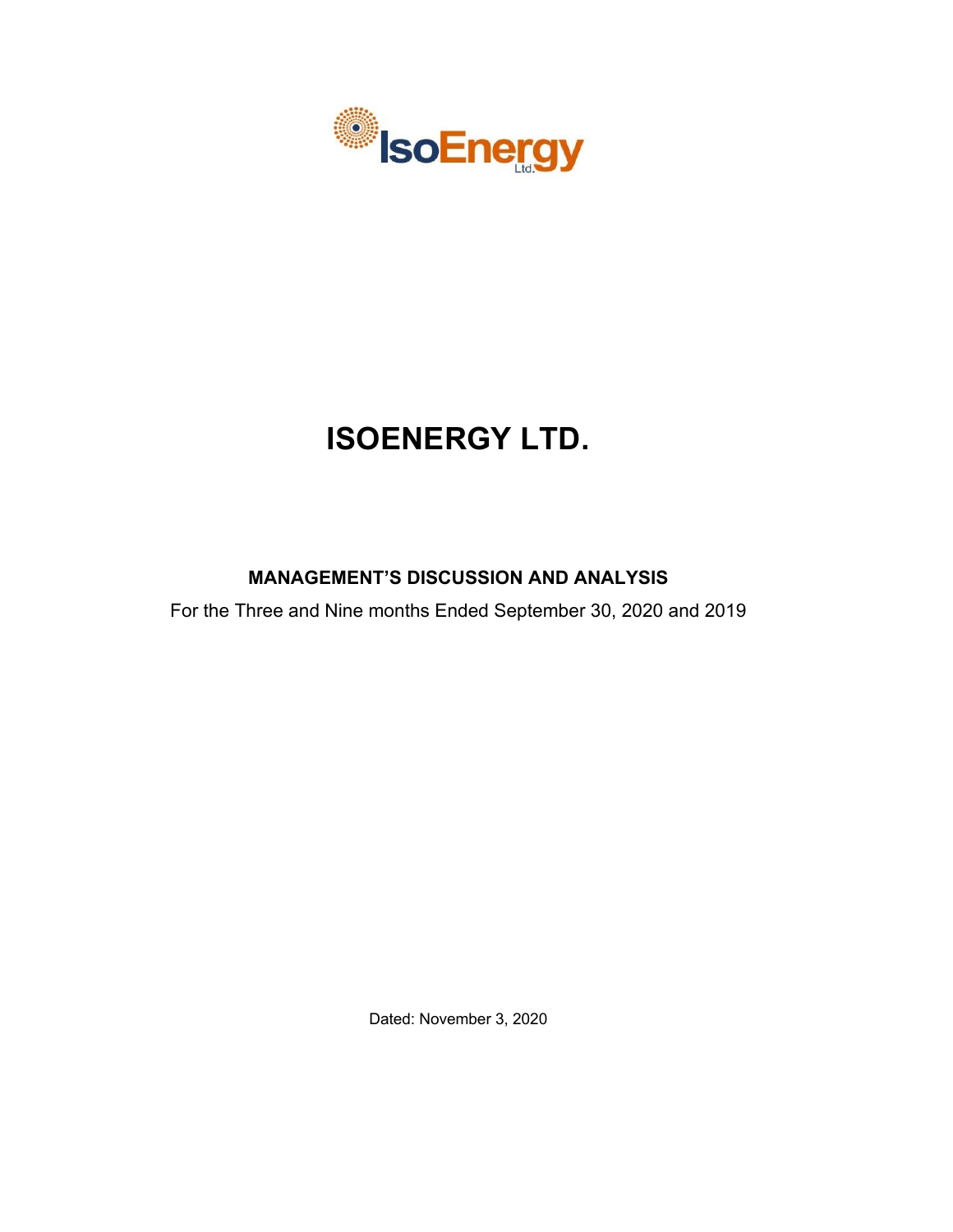# **GENERAL**

This management's discussion and analysis ("**MD&A**") is management's interpretation of the results and financial condition of IsoEnergy Ltd. ("**IsoEnergy**" or the "**Company**") for the three and nine months ended September 30, 2020 and includes events up to the date of this MD&A. This discussion should be read in conjunction with the unaudited financial statements for the three and nine months ended September 30, 2020 and 2019 and the notes thereto (together, the "**Interim Financial Statements**") and other corporate filings, including the audited financial statements for the years ended December 31, 2019 and 2018 (the "**Annual Financial Statements**"), all of which are available under the Company's profile on SEDAR at www.sedar.com. All dollar figures stated herein are expressed in Canadian dollars, unless otherwise specified. This MD&A contains forward-looking information. Please see "Note Regarding Forward-Looking Information" for a discussion of the risks, uncertainties and assumptions used to develop the Company's forward-looking information.

#### **Technical Disclosure**

All scientific and technical information in this MD&A has been reviewed and approved by Mr. Steve Blower, P.Geo., Vice President – Exploration for IsoEnergy. Mr. Blower is a qualified person for the purposes of National Instrument 43-101 *Standards of Disclosure for Mineral Projects ("***NI 43-101***")*. Mr. Blower has verified the sampling, analytical, and test data underlying the information or opinions contained herein by reviewing original data certificates or reviewing the data collection protocols.

For additional information regarding the Company's Radio, Thorburn Lake and Larocque East projects, including its quality assurance and quality control procedures, please see the technical reports entitled "Technical Report for the Radio Project, Northern Saskatchewan" dated effective August 19, 2016,"Technical Report for the Thorburn Lake Project, Northern Saskatchewan" dated effective September 26, 2016, and "Technical Report for the Larocque East Project, Northern Saskatchewan" dated effective May 15, 2019, respectively, in each case, on the Company's profile at www.sedar.com.

The historical mineral resource estimate at the Mountain Lake project referred to below, was reported in the technical report entitled "Mountain Lake Property, Nunavut" and dated February 15, 2005. This resource is a historical estimate and a qualified person has not done sufficient work to classify the historical estimate as a current mineral resource estimate. As a result, the historical estimate is not being treated as a current mineral resource. However, the Company believes that the historical estimate is relevant and reliable, as it was prepared by a "qualified person" (as defined in NI 43-101) with significant experience with the project, using methods that were standard in the industry.

The historical estimate was prepared with the polygonal method using only intervals greater than 0.1%  $U_3O_8$  with a vertical thickness of at least 1.0 metre. Polygon sides were determined by drawing lines perpendicular to, and one half the distance to each adjacent drill hole. Estimated uranium was then obtained by multiplying the polygon areas by their thickness, a specific gravity of 2.5, and the grade of the drill hole interval. The mineral resource was classified as inferred.

In order to upgrade or verify the historical estimate as a current mineral resource estimate, the Company anticipates that it will need to incorporate the drilling data collected by Triex Minerals Corp. and Pitchstone Exploration Ltd. between 2006 and 2008. There are no more recent estimates available to the Company.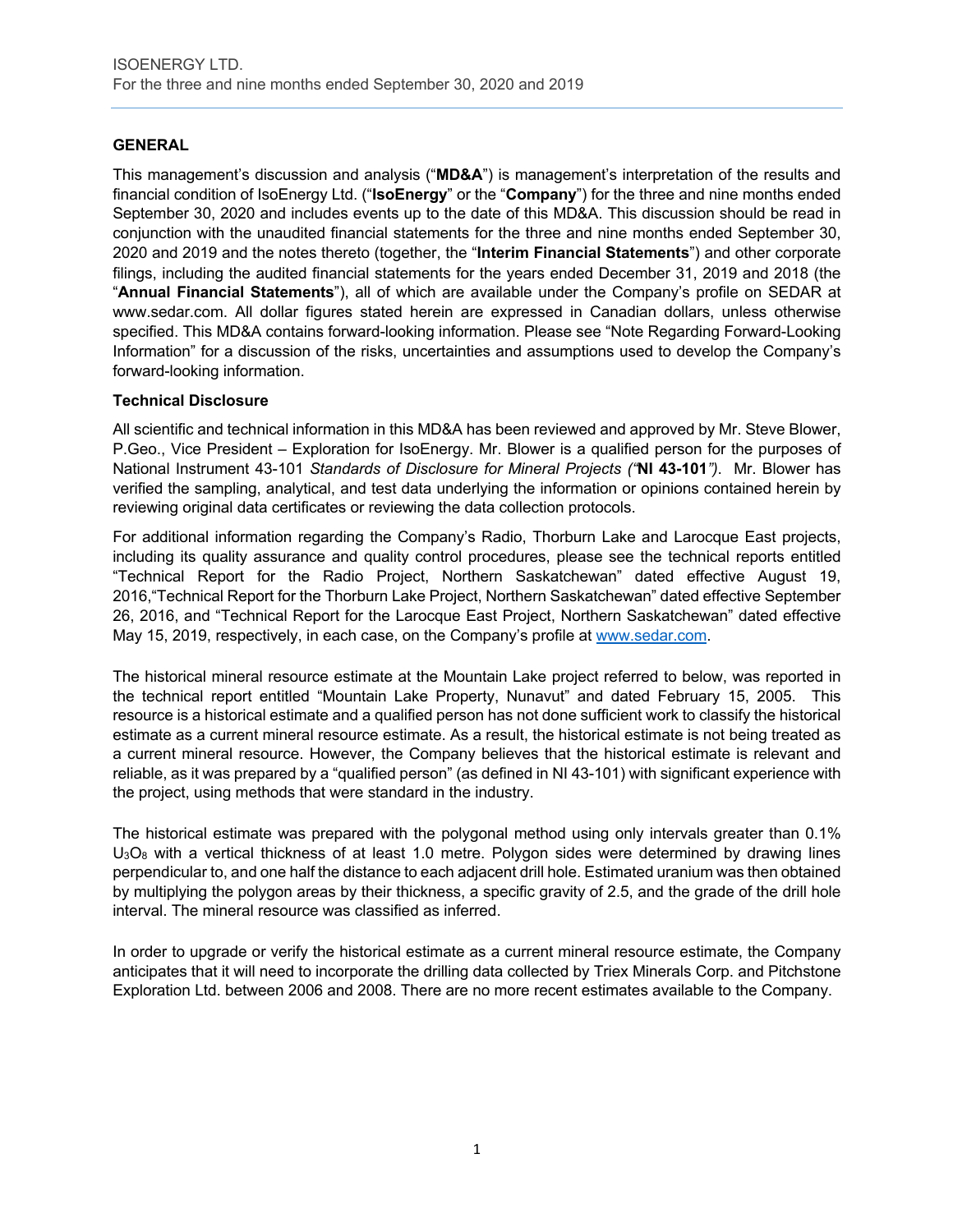# **BACKGROUND**

#### **Overview**

IsoEnergy was incorporated on February 2, 2016 under the *Business Corporations Act* (British Columbia) as a wholly-owned subsidiary of NexGen Energy Ltd. ("**NexGen**") to acquire certain exploration assets of NexGen. NexGen is a Canadian based uranium exploration company focused on the advancement of its Rook 1 Project in the Athabasca Basin, Saskatchewan. On October 19, 2016, IsoEnergy was listed on the TSXV as a Tier 2 Mining Issuer. NexGen's common shares are listed and posted for trading on the Toronto Stock Exchange and NYSE American LLC. As of the date hereof, NexGen holds 52.91% of the outstanding IsoEnergy common shares.

The principal business activity of IsoEnergy is the acquisition and exploration of uranium mineral properties, principally in the Athabasca Basin of Saskatchewan. IsoEnergy's uranium mineral properties are summarized in Table 1 below.

#### Table 1 – Summary of Uranium Mineral Properties

| Area         | Project                      | <b>Hectares</b> | <b>Date</b><br><b>Acquired</b> | <b>Acquisition Type</b>     | <b>Encumbrances</b>           |
|--------------|------------------------------|-----------------|--------------------------------|-----------------------------|-------------------------------|
| Saskatchewan | Radio                        | 805             | 2016                           | Spun-out from NexGen        | 2% NSR*                       |
|              | <b>Thorburn Lake</b>         | 2,802           | 2016                           | Spun-out from NexGen        | 1% NSR and 10% Cl**           |
|              | 2Z                           | 354             | 2016                           | Spun-out from NexGen        | 2% NSR*                       |
|              | Carlson Creek                | 759             | 2016/20                        | Spun-out from NexGen/Staked | 1% NSR and 10% Cl**           |
|              | Madison                      | 1,347           | 2016                           | Spun-out from NexGen        | 2% NSR*                       |
|              | North Thorburn               | 1,708           | 2016                           | Purchased                   | None                          |
|              | Geiger                       | 13,861          | 2017/18/20                     | Purchased                   | NPI applies to some claims*** |
|              | East Rim                     | 25,111          | 2017/20                        | Staked                      | None                          |
|              | <b>Full Moon</b>             | 11.107          | 2017/20                        | Staked                      | None                          |
|              | Whitewater                   | 7,833           | 2018                           | Staked                      | None                          |
|              | Larocque East                | 15,878          | 2018/19/20                     | Purchased/Staked            | None                          |
|              | <b>Whitewater East</b>       | 1.147           | 2018                           | Staked                      | None                          |
|              | Edge                         | 6.515           | 2019/20                        | Staked                      | None                          |
|              | <b>Collins Bay Extension</b> | 9,337           | 2019/20                        | Staked                      | None                          |
|              | Cable                        | 44,152          | 2020                           | Staked                      | None                          |
|              | Clover                       | 23,959          | 2020                           | Staked                      | None                          |
|              | Evergreen                    | 33,516          | 2020                           | Staked                      | None                          |
|              | Gemini                       | 5,782           | 2020                           | Staked                      | None                          |
|              | Hawk                         | 5,961           | 2020                           | Staked                      | None                          |
|              | Eagle                        | 5,887           | 2020                           | Staked                      | None                          |
|              | Horizon                      | 15,748          | 2020                           | Staked                      | None                          |
|              | Larocque West                | 509             | 2020                           | Staked                      | None                          |
|              | Ranger                       | 15,619          | 2020                           | Staked                      | None                          |
|              | Spruce                       | 4,836           | 2020                           | Staked                      | None                          |
|              | Tower                        | 6,301           | 2020                           | Staked                      | None                          |
|              | Trident                      | 15,874          | 2020                           | Staked                      | None                          |
|              | Sparrow                      | 374             | 2020                           | Staked                      | None                          |
|              | subtotal                     | 277.082         |                                |                             |                               |
| Nunavut      | <b>Mountain Lake</b>         | 5,625           | 2016                           | Staked                      | None                          |
|              |                              | 282,707         |                                |                             |                               |

\* 2% Net Smelter Royalty ("**NSR**") on minerals other than diamonds, plus a 2% Gross Overriding Royalty on diamonds

\*\* 1% NSR plus a 10% Carried Interest ("**CI**"). The CI can be converted to an additional 1% NSR at the Holder's option.

\*\*\* Sliding scale Net Profits Interest ("NPI") ranging between 0% and 20% applies to a 7.5% interest in certain claims.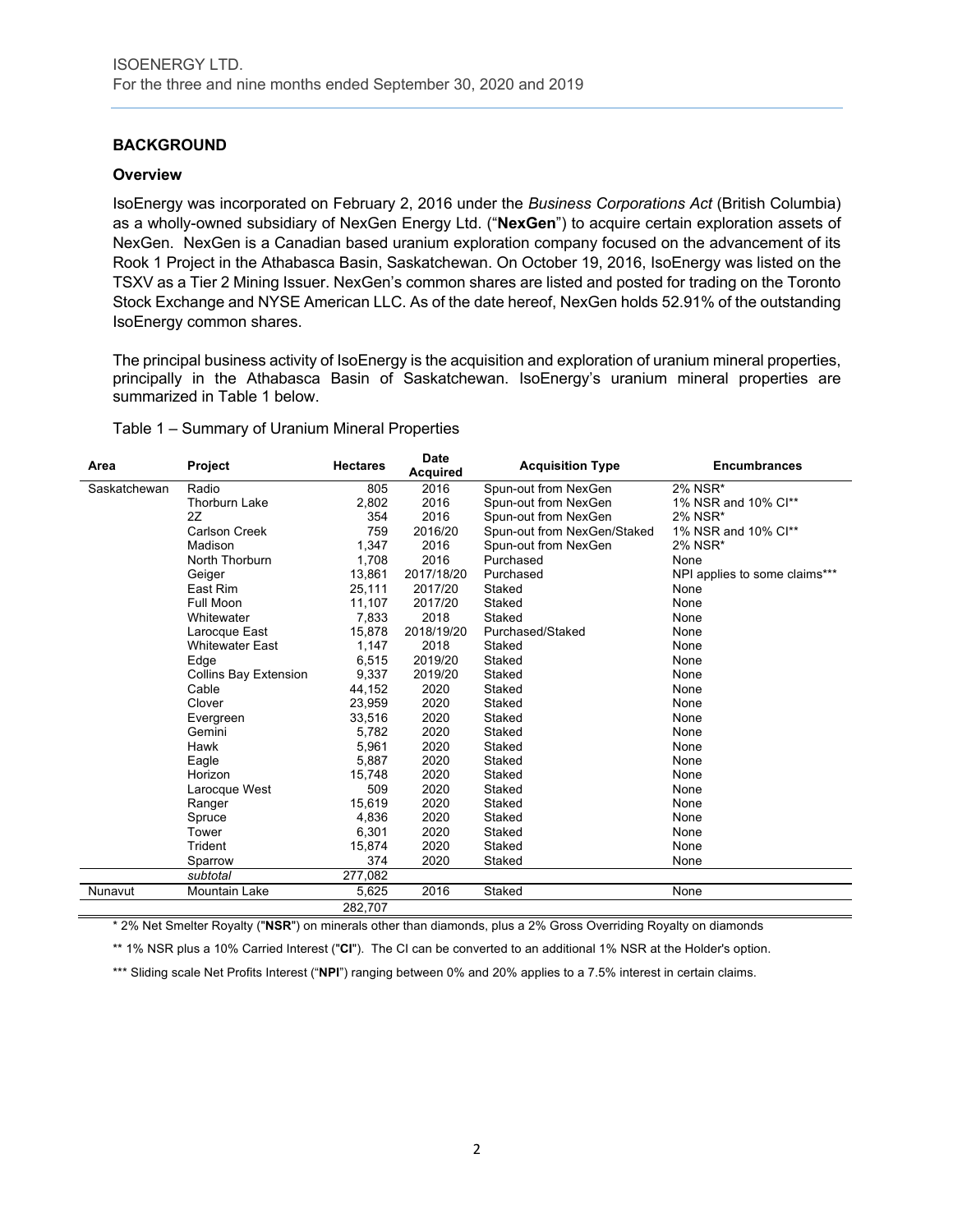Figure 1 shows the location of the Company's properties in Saskatchewan.

Figure 1 – Property Location Map

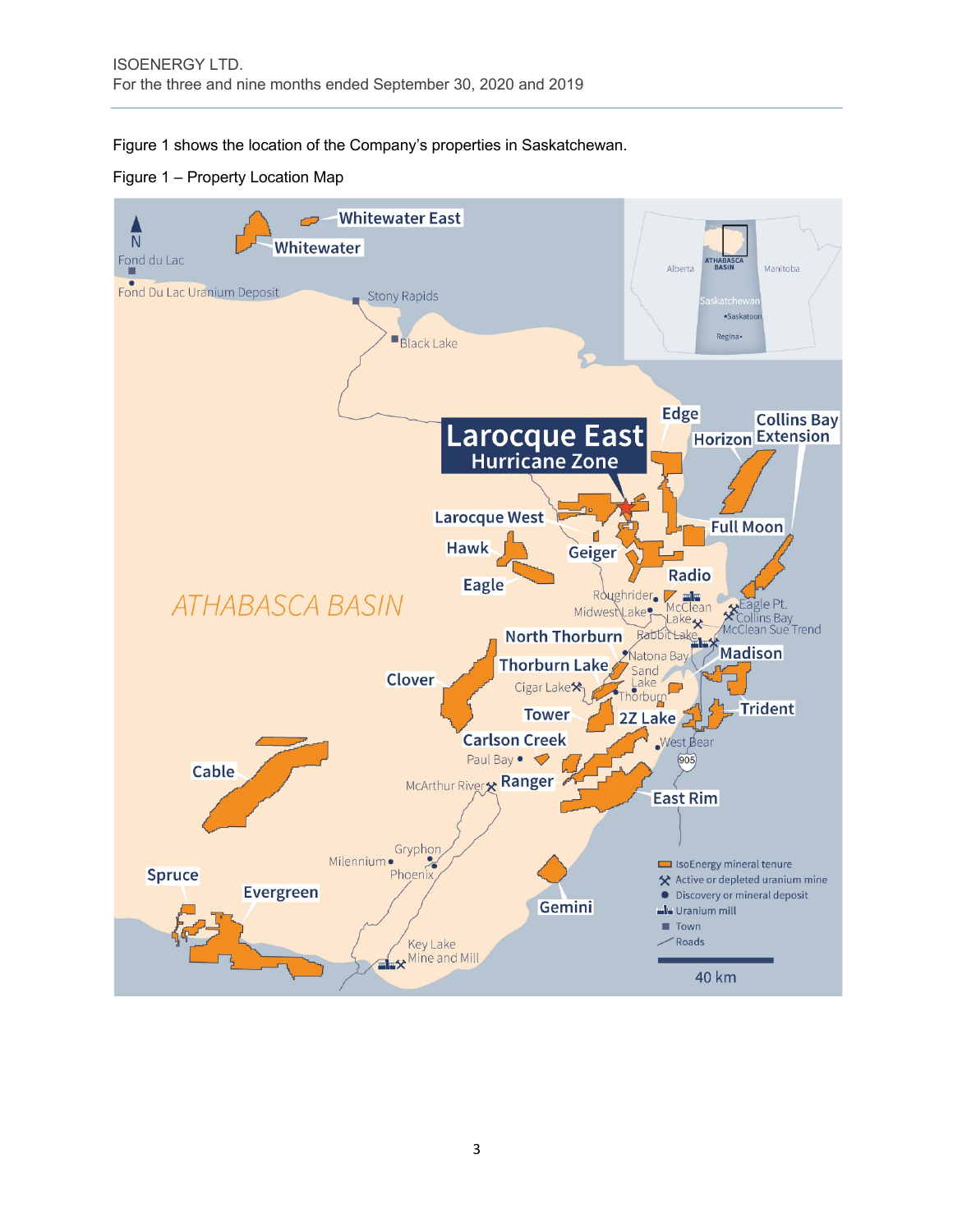# **OVERALL PERFORMANCE**

#### **General**

In the nine months ended September 30, 2020, the Company carried out exploration work on the Larocque East property in the Athabasca Basin as described below under "Discussion of Operations".

As an exploration stage company, IsoEnergy does not have revenues and is expected to generate operating losses. As at September 30, 2020, the Company had cash of \$12,798,487, an accumulated deficit of \$10,078,491 and working capital of \$12,569,838.

The Interim Financial Statements do not include any adjustments relating to the recoverability and classification of recorded asset amounts and classification of liabilities that might be necessary should the Company be unable to continue as a going concern. The ability of the Company to continue as a going concern is dependent on its ability to obtain financing and achieve future profitable operations.

#### **Industry and Economic Factors that May Affect the Business**

The business of mining for minerals involves a high degree of risk. IsoEnergy is an exploration company and is subject to risks and challenges similar to companies in a comparable stage and industry. These risks include, but are not limited to, the challenges of securing adequate capital, exploration, development and operational risks inherent in the mining industry; changes in government policies and regulations; the ability to obtain the necessary permitting; as well as global economic and uranium price volatility; all of which are uncertain.

The underlying value of the Company's exploration and evaluation assets is dependent upon the existence and economic recovery of mineral reserves and is subject to, but not limited to, the risks and challenges identified above. Changes in future conditions could require material write-downs of the carrying value of the Company's exploration and evaluation assets.

In particular, the Company does not generate revenue. As a result, IsoEnergy continues to be dependent on third party financing to continue exploration activities on the Company's properties. Accordingly, the Company's future performance will be most affected by its access to financing, whether debt, equity or other means. Access to such financing, in turn, is affected by general economic conditions, the price of uranium, exploration risks and the other factors described in the section entitled "Risk Factors" included below.

#### **DISCUSSION OF OPERATIONS**

#### **Corporate Activities in 2020**

In the three and nine months ended September 30, 2020 the Company was focused primarily on exploration activities at the Hurricane Zone on the Larocque East property in the Eastern Athabasca as discussed below. Additionally, several property extensions and 12 new properties were staked in the Eastern Athabasca. The new exploration properties are Cable, Clover, Evergreen, Gemini, Hawk, Horizon, Larocque West, Ranger, Spruce, Tower and Trident. To date in 2020, 199,740 hectares of mineral tenure in the Eastern Athabasca has been added to the Company's exploration property portfolio through staking.

#### *92 Energy Agreement*

On October 27, IsoEnergy announced that it has entered into a binding Heads of Agreement (the "**Agreement**") with 92 Energy Pty. Ltd. ("**92 Energy**") for 92 Energy to acquire a 100% interest in IsoEnergy's Clover, Gemini, and Tower uranium properties in Saskatchewan, Canada (the "**Properties**").

The Properties are located in the Eastern Athabasca Basin, Saskatchewan, and were staked by IsoEnergy in May 2020. The Clover property is 23,959 hectares and contains over 40 kilometres of electromagnetic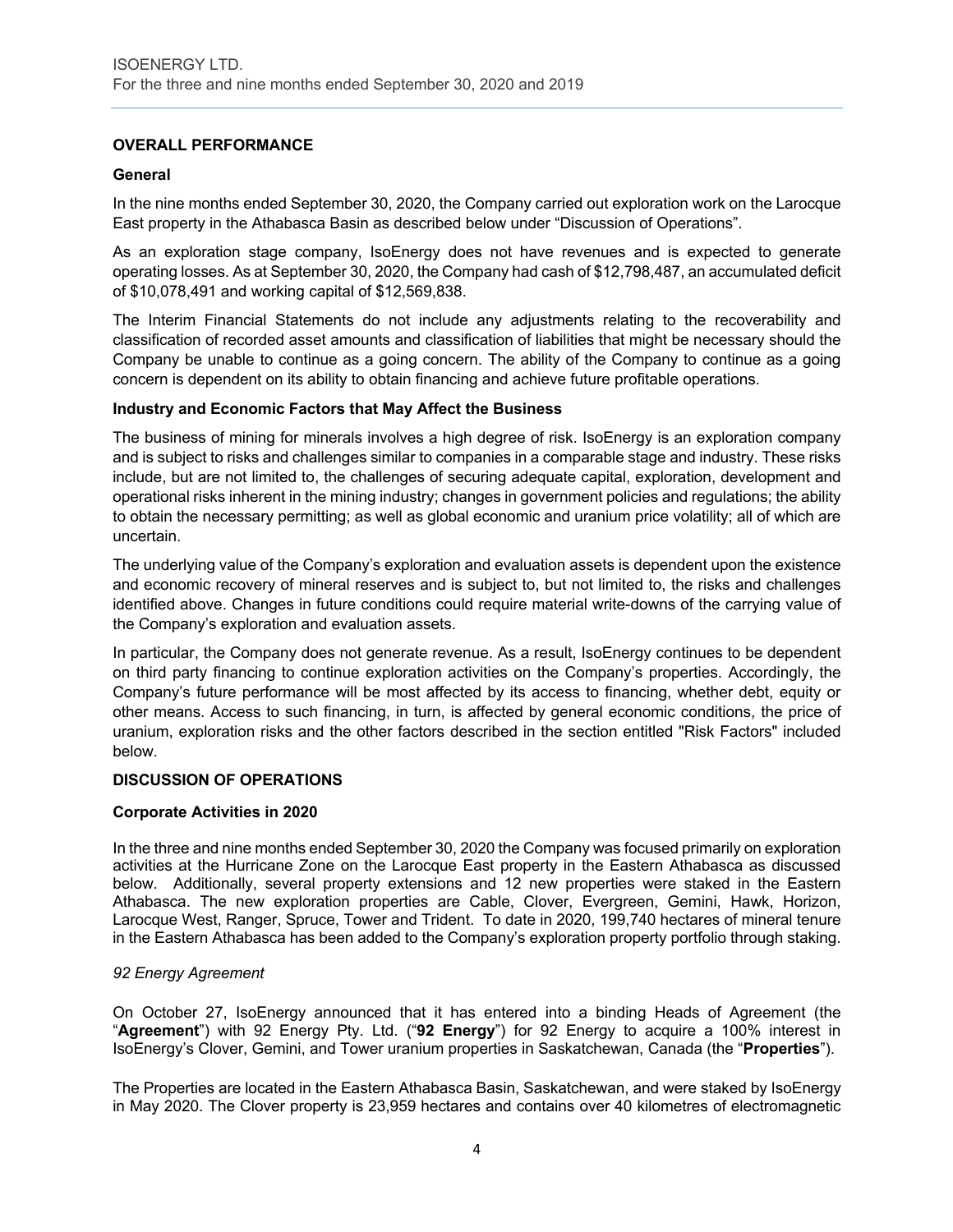geophysical conductors. The Gemini property is 5,783 hectares and is located along the eastern basin margin 60 kilometres northeast of the Key Lake uranium mill. The Tower property is 6,301 hectares and is located 11 kilometres southeast of the Cigar Lake uranium mine.

92 Energy is a privately held Australian company currently planning an initial public offering ("**IPO**") of its common shares on the Australian Stock Exchange (the "**ASX**") in early 2021.

Pursuant to the Agreement, 92 Energy will acquire a 100% interest in the Clover, Gemini, and Tower uranium properties in consideration for the issuance of common shares equivalent to 16.25% of the issued capital of 92 Energy following the IPO. The shares will be issued at a price of A\$0.20, and it is anticipated that approximately 6,500,000 common shares will be issued to IsoEnergy. Additional consideration to IsoEnergy includes milestone cash payments of A\$100,000 within 60 days of 92 Energy's IPO, and an additional A\$100,000 within 6 months of that date. IsoEnergy will retain a 2% NSR on the Properties and will be entitled to nominate a member to 92 Energy's Board of Directors, provided IsoEnergy maintains a minimum ownership position of 5%. 92 Energy will be required to spend an aggregate of A\$1,000,000 on exploration expenditures on the Properties prior to May 1<sup>st</sup>, 2022.

The terms of the Agreement and the transaction contemplated are subject to requisite regulatory approval.

#### *Mountain Lake Option Agreement*

On August 7, 2020, IsoEnergy entered into an agreement with International Consolidated Uranium Inc. ("ICU") (formerly NxGold Limited, a company with common directors) to grant ICU the option to acquire a 100% interest in IsoEnergy's Mountain Lake uranium property in Nunavut, Canada ("Option Agreement"). The Option Agreement is subject to TSXV approval and hence the terms of the Option Agreement are not reflected in the financial statements other than the \$20,000 deposit paid prior to 30 September 2020.

The Mountain Lake property consists of 5,625 hectares and was staked by IsoEnergy in 2016. The property contains an historical inferred mineral resource estimate of 8.2 million pounds  $U_3O_8$  with an average grade of 0.23%  $U_3O_8$  contained in 1.6 million tonnes of mineralization. Uranium mineralization is hosted within sandstone and dips shallowly from the top of the bedrock down to approximately 180 metres below surface.

Under the terms of the Option Agreement, ICU has the option to acquire a 100% interest in the Mountain Lake uranium property for consideration comprised of 900,000 ICU common shares and \$20,000 cash. The option is exercisable at ICU's election on or before the second anniversary of receipt of TSXV approval, for additional consideration of \$1,000,000, payable in cash or shares of ICU. If ICU elects to acquire the Mountain Lake property, IsoEnergy will be entitled to receive the following contingency payments in cash or shares of ICU:

- If the uranium spot price reaches USD\$50, IsoEnergy will receive an additional \$410,000
- If the uranium spot price reaches USD\$75, IsoEnergy will receive an additional \$615,000
- If the uranium spot price reaches USD\$100, IsoEnergy will receive an additional \$820,000

The spot price contingent payments will expire 10 years following the date the option is exercised.

The transaction contemplated by the Option Agreement is subject to ICU obtaining the requisite TSX Venture Exchange approval.

#### *Financing*

On August 10, 2020, the Company completed a non-brokered private placement for gross proceeds of \$4 million (the "**Private Placement**"). Pursuant to the terms of the Private Placement, the Company issued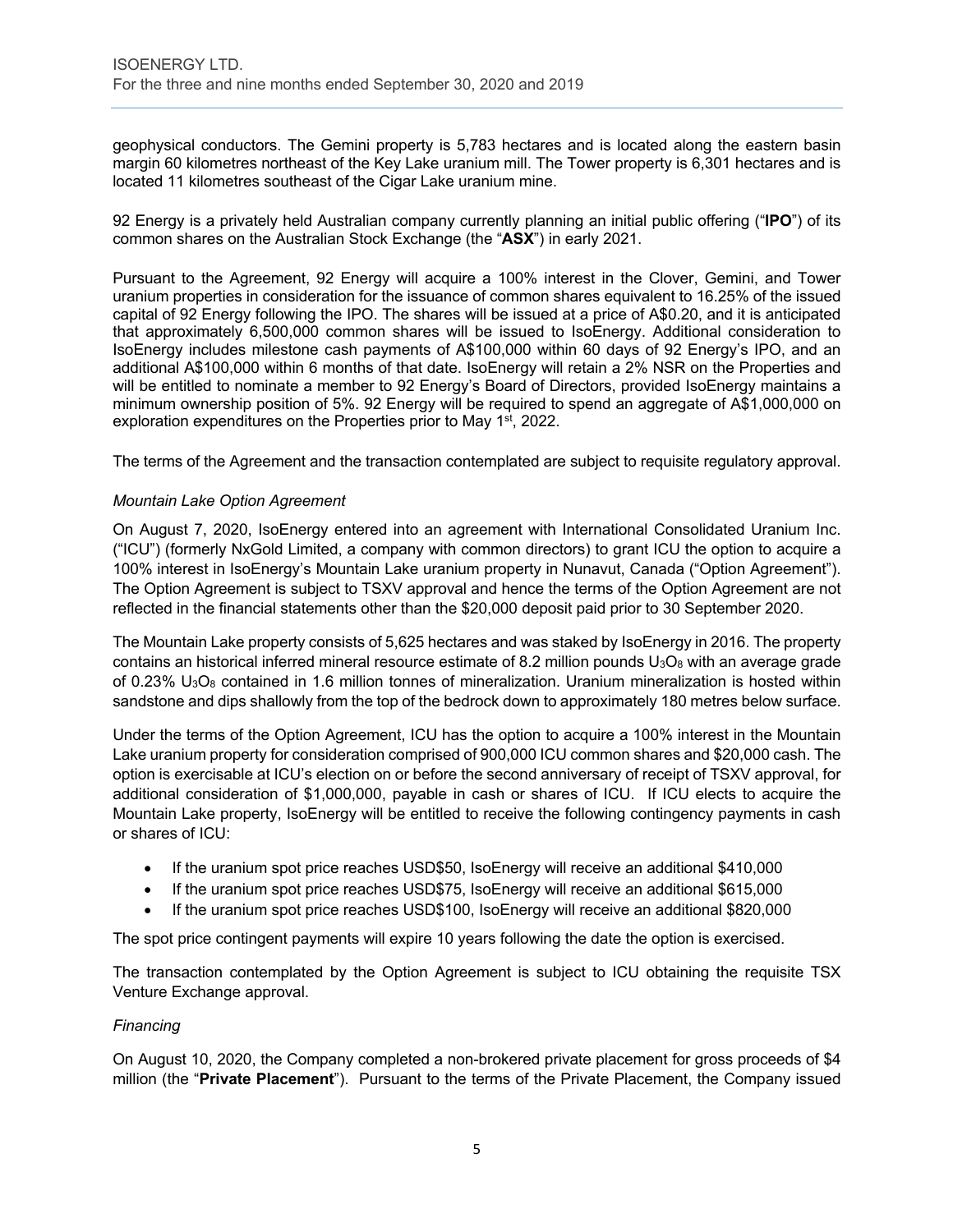5,882,352 common shares at a price of \$0.68 per share (the "**Private Placement Price**"), of which NexGen subscribed for \$3 million of the Private Placement.

On August 18, 2020, IsoEnergy entered into an agreement with Queen's Road Capital Investment Ltd. (the "**Debentureholder**") for a US\$6 million private placement of unsecured convertible debentures (the "**Debentures**"). The Debentures will be convertible at the holder's option at a conversion price of \$0.88 (the "**Conversion Price**") into a maximum of 9,206,311 common shares (the "**Maximum Conversion Shares**") of the Company.

On conversion of any portion of the principal amount of the Debentures, if the number of common shares to be issued on such conversion, taking into account all common shares issued in respect of all prior conversions would result in the common shares to be issued exceeding the Maximum Conversion Shares, on such conversion the Debentureholder shall be entitled to receive a payment (the "**Exchange Rate Fee**") equal to the number of common shares that are not issued as a result of exceeding the Maximum Conversion Shares, multiplied by the 20-day volume-weighted average trading price ("**VWAP**"). IsoEnergy can elect to pay the Exchange Rate Fee in cash or, subject to the TSXV approval, in common shares of the Company.

#### Terms of the Debentures

The Debentures carry an 8.5% coupon (the "Interest") over a 5-year term and are convertible at the holder's option into common shares of the Company at a conversion price of \$0.88, which Conversion Price is equal to a 30% premium to the Private Placement Price.

The Company is entitled, on or after the third anniversary of the date of issuance of the Debentures, at any time the 20-day VWAP on the TSXV exceeds 130% of the Conversion Price, to redeem the Debentures at par plus accrued and unpaid Interest.

The Interest is payable semi-annually with 6% payable in cash and 2.5% payable in common shares of the Company, subject to TSXV approval, at a price equal to the market price of the Company's common shares on the TSXV on the day prior to the date such Interest is due.

The Interest can be reduced to 7.5% per annum on the public dissemination by the Company of an economically positive preliminary economic assessment study, at which point the cash component of the Interest will be reduced to 5% per annum.

The gross proceeds of the Debentures and the Private Placement will be used for exploration of the Company's Athabasca Basin projects and general corporate purposes. All securities issued under the Private Placement will be subject to a statutory hold period in Canada expiring four months and one day from the date of issuance.

Upon completion of a change of control (which includes in the case of the holders' right to redeem the Debentures, a change in the Chief Executive Officer of the Company), the holders of the Debentures or the Company may require the Company to purchase or the holders to redeem, as the case may be, any outstanding Debentures in cash at: (i) on or prior to August 18, 2023, 130% of the principal amount; and (ii) at any time thereafter, 115% of the principal amount, in each case plus accrued but unpaid interest, if any. In addition, upon the public announcement of a change of control that is supported by the Board, the Company may require the holders of the Debentures to convert the Debentures into common shares at the Conversion Price provided the consideration payable upon the change of control exceeds the Conversion Price and is payable in cash.

A "change of control" of the Company is defined as consisting of: (i) the acquisition, directly or indirectly, by a person or group of persons acting jointly or in concert of voting control or direction over 50% or more of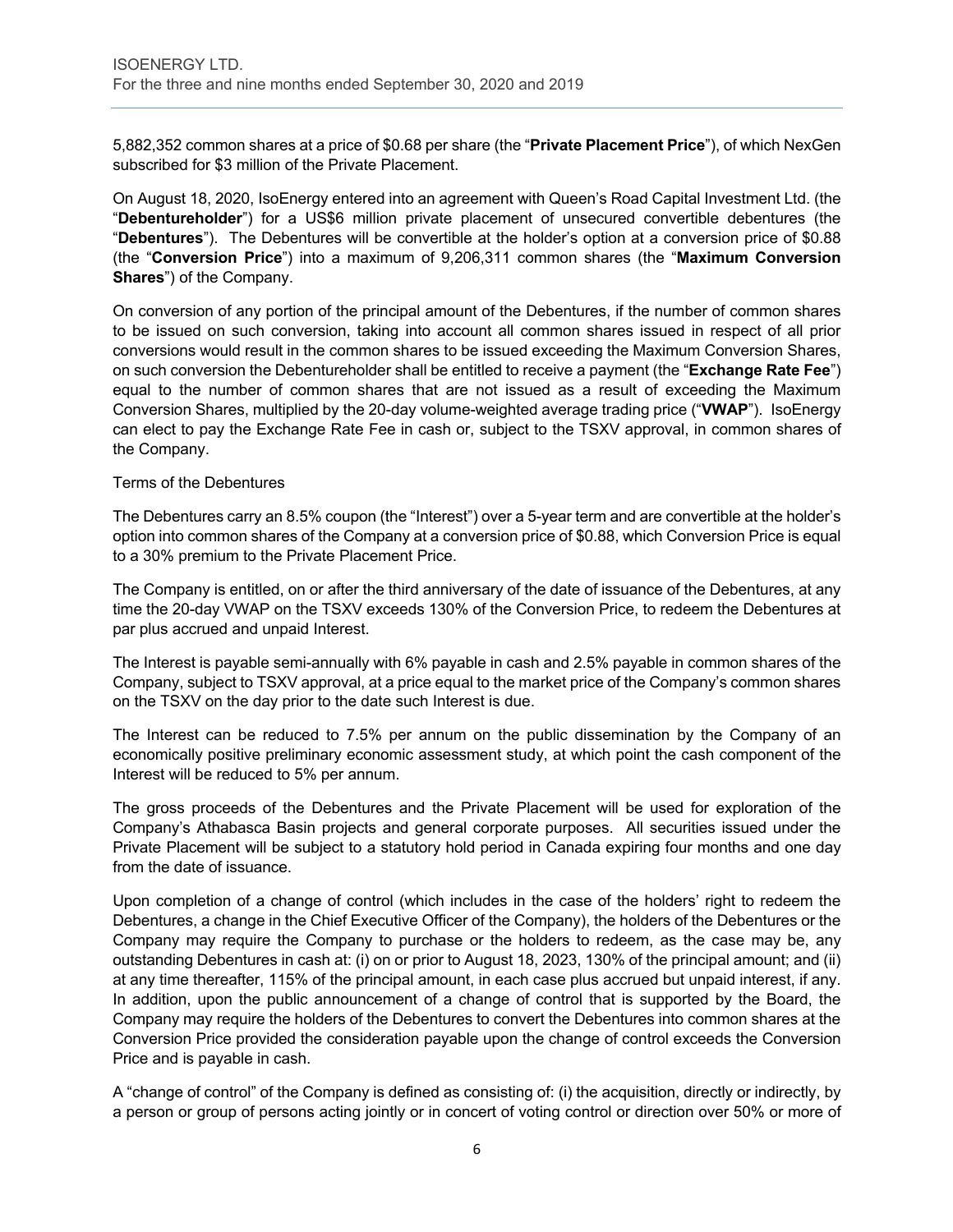the outstanding common shares, (ii) the amalgamation, consolidation or merger of the Company with or into another entity as a result of which the holders of common shares immediately prior to such transaction, directly or indirectly, hold less than 50% of voting control or direction over the entity carrying on the business of the Company following such transaction, (iii) the sale, assignment, transfer or other disposition of all or substantially all of the property or assets of the Company to another entity in which the holders of common shares immediately prior to such transaction, directly or indirectly, hold less than 50% of voting control or direction following such transaction, (iv) the removal by resolution of the shareholders of the Company, of a majority of the then incumbent directors of the Company, which removal has not been recommended in the Company's management information circular, or the failure to elect to the Company's board of directors a majority of the directors proposed for election by management in the Company's management information circular; or (v) the acquisition by any transaction, directly or indirectly, by a person or group of persons acting jointly or in concert of voting control or direction over more of the common shares than are then held by NexGen.

# **Corporate Activities in 2019**

In the year ended December 31, 2019, the Company was focused primarily on exploration activities at the Hurricane Zone on the Larocque East property in the Eastern Athabasca as discussed below.

In 2019, two new uranium exploration properties were staked in the eastern Athabasca basin of northern Saskatchewan. An 8,577-hectare property named Collins Bay Extension was staked along trend seven kilometres to the northeast of the Eagle Point – Collins Bay – Rabbit Lake uranium mine and mill complex. Also, a 4,218-hectare property named Edge was staked nine kilometres northeast of the Company's Larocque East property to cover a large area of low magnetic susceptibility that is likely caused by the presence of prospective metasedimentary rocks in the basement.

On December 3, 2019, the Company issued 7,778,000 flow-through shares (the "**FT Shares**") at a price of \$0.45 per FT Share for aggregate gross proceeds of \$3,500,100.

On December 9, 2019. the Company issued 8,056,858 units at a price of \$0.40 per Unit for aggregate gross proceeds of \$3,222,743 (the "**Unit**"). Each Unit consisted of one non-flow through common share and onehalf of a share purchase warrant (the "**Warrant**") with each Warrant entitling the holder to purchase an additional common share for a period of two years at an exercise price of \$0.60.

Share issuance costs for the December 2019 financings were \$322,802, net of \$95,556 of tax. Share issuance costs includes \$64,449 related to 466,680 brokers' warrants which were valued using the Black-Scholes model with a corresponding amount added to the warrant reserve account in Equity. The brokers' warrants entitle the holder to purchase an additional common share for a period of two years at an exercise price of \$0.45.

#### **Exploration and Evaluation Spending**

During the nine months ended September 30, 2020, IsoEnergy partially completed a summer drill program and completed a winter drilling program at the Hurricane Zone of the Larocque East property and incurred the following exploration and evaluation expenditures: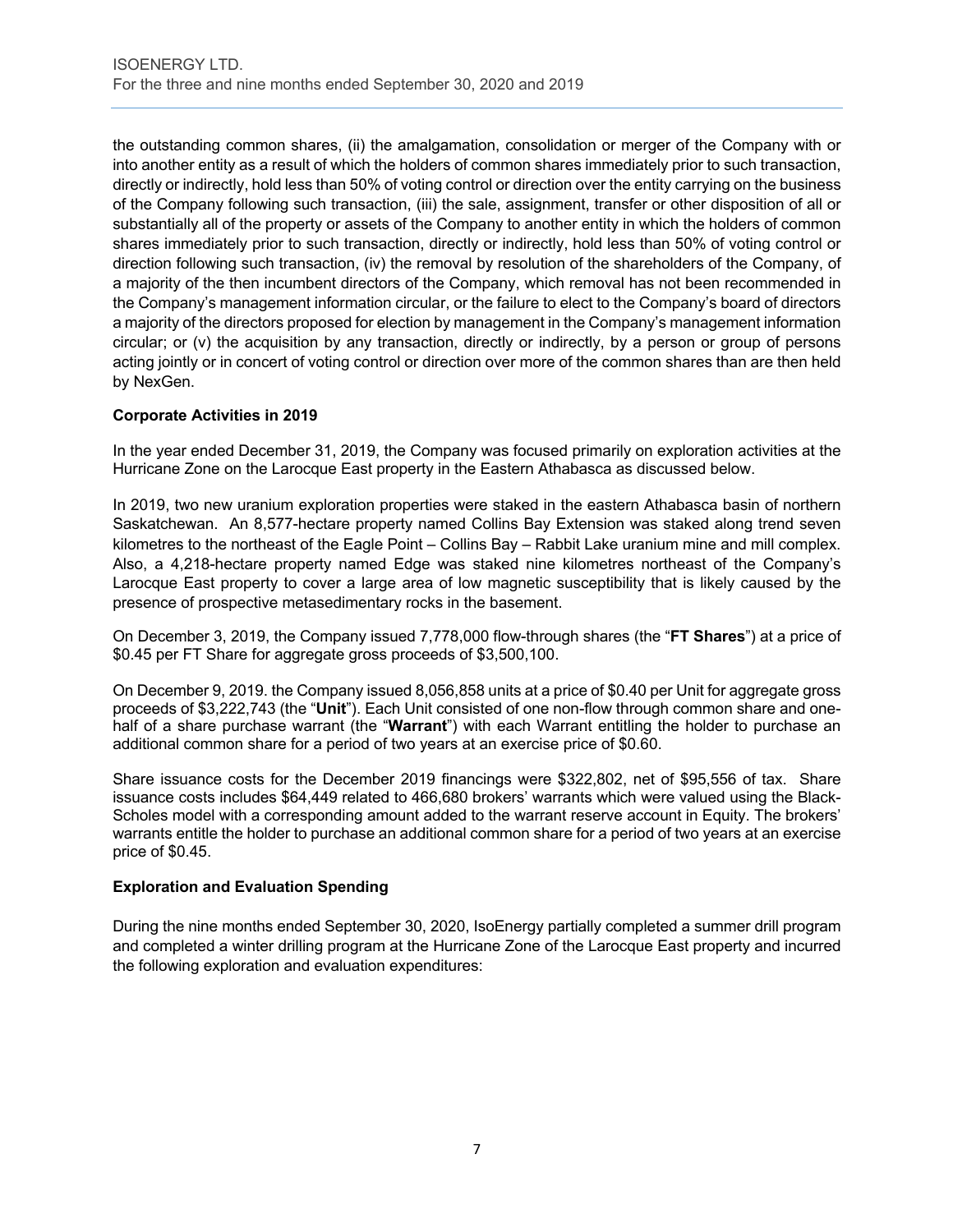|                                 | <b>Larocque East</b> | <b>Other properties</b> | Total           |
|---------------------------------|----------------------|-------------------------|-----------------|
| <b>Drilling</b>                 | \$2,217,727          | \$<br>8,457             | \$2,226,184     |
| Geological and geophysical      | 7,650                | 37,850                  | 45,500          |
| <b>Labour and wages</b>         | 651,896              | 23,355                  | 675,251         |
| Geochemistry and assays         | 230,178              |                         | 230,178         |
| Environmental                   | 144,710              |                         | 144,710         |
| <b>Engineering</b>              | 162,298              |                         | 162,298         |
| Camp costs                      | 493,998              |                         | 493,998         |
| <b>Travel and other</b>         | 84,750               | 2,516                   | 87,266          |
| <b>Cash expenditures</b>        | 3,993,207            | 72,178                  | 4,065,385       |
| <b>Share-based compensation</b> | 188,212              |                         | 188,212         |
| <b>Depreciation</b>             | 7,197                |                         | 7,197           |
| <b>Total expenditures</b>       | 4,188,616<br>S       | \$<br>72,178            | \$<br>4,260,794 |

During the year ended December 31, 2019, IsoEnergy established a camp at the Larocque East property, completed a winter drilling program and then completed a summer drilling program. During the year ended December 31, 2019, the Company incurred the following exploration and evaluation expenditures:

|                                   | <b>Larocque East</b> |           | <b>Other properties</b> |         | <b>Total</b>    |
|-----------------------------------|----------------------|-----------|-------------------------|---------|-----------------|
| <b>Drilling</b>                   | \$                   | 1.913.216 | \$                      | 8.687   | 1.921.903<br>\$ |
| <b>Geological and geophysical</b> |                      | 371,552   |                         | 228.701 | 600.253         |
| <b>Labour and wages</b>           |                      | 772.946   |                         | 52.914  | 825.860         |
| Geochemistry and assays           |                      | 244.195   |                         |         | 244,195         |
| <b>Camp costs</b>                 |                      | 657.620   |                         | 7.520   | 665,140         |
| <b>Travel and other</b>           |                      | 128.876   |                         |         | 128,876         |
| <b>Cash expenditures</b>          | \$                   | 4.088.405 | \$                      | 297.822 | 4.386.227<br>\$ |
| <b>Share-based compensation</b>   |                      | 94,012    |                         | 4,462   | 98.474          |
| <b>Depreciation</b>               |                      | 9,222     |                         |         | 9,222           |
| <b>Total expenditures</b>         | \$                   | 4.191.639 | \$                      | 302.284 | \$<br>4,493,923 |

A description of exploration activities during the nine months ended September 30, 2020 and the year ended December 31, 2019 by property is set forth below.

#### Larocque East

#### *Summer 2020 – Drilling*

A 20-hole drill program was started in August and after being expanded to 24 drill holes due to strong results, was completed by October 23, 2020. By September 30, 2020, 14 of the 24 holes had been completed. The objective is to extend mineralization to the south on the western, strongly mineralized portion of the zone, plus evaluate the eastern side of the zone for additional uranium mineralization. Results of the program have been encouraging, with several strong intersections on the western side that will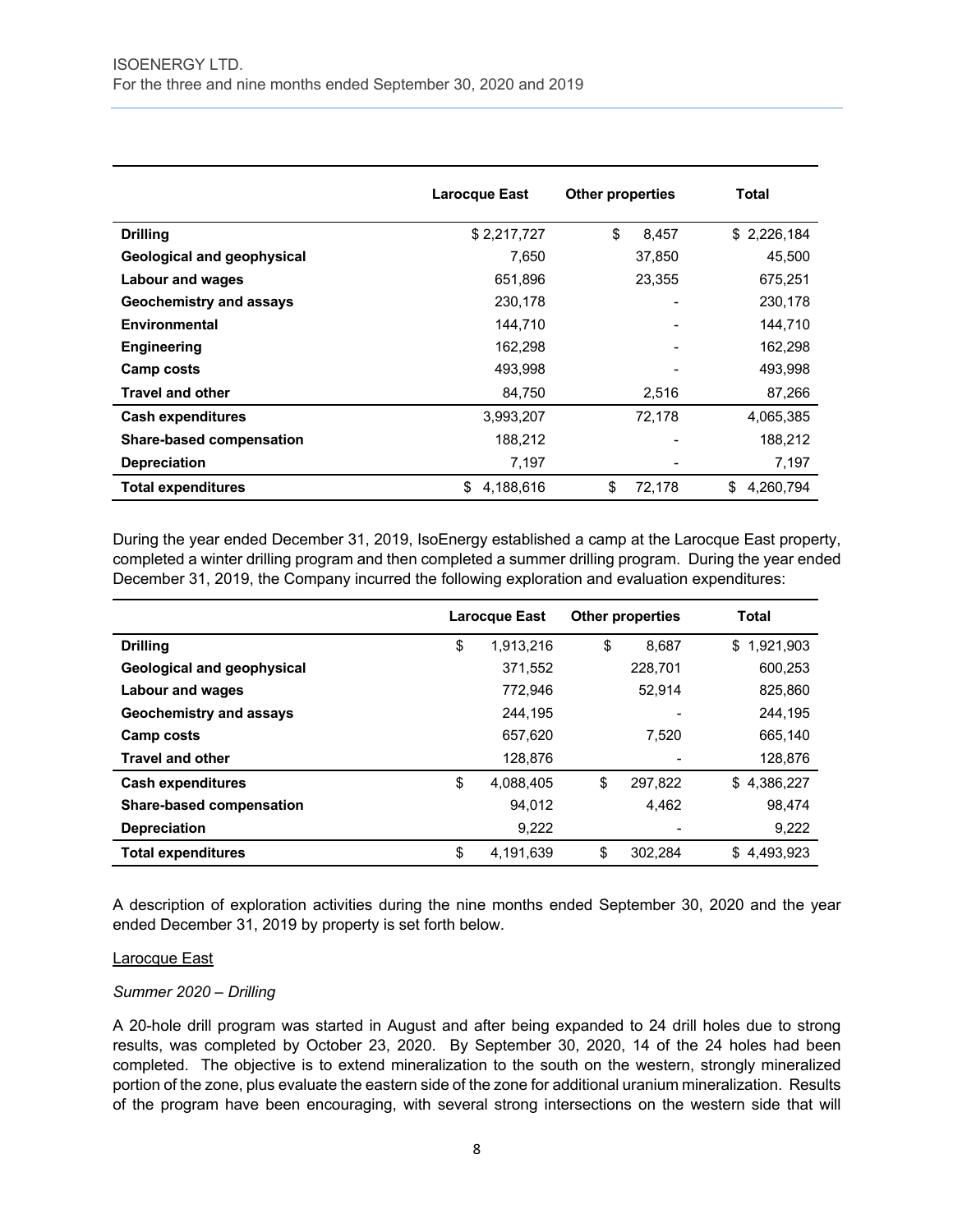significantly extend the mineralized footprint to the south. Examples include drill holes LE20-57 (10.0m @ 11.7%  $U_3O_8$ ), LE20-62 (4.5m @ 6.2%  $U_3O_8$ ) and LE20-64 (5.0m @ 48.8%  $U_3O_8$ ). Additionally, assays are pending for several other mineralized drill holes in the same area (ie: LE20-68, LE20-69, and LE20-72).

During the summer 2020 exploration drilling program the Company also collected downhole geotechnical and hydrogeological engineering data. This information will improve the understanding of the mineralized zone properties and support potential future extraction studies. In addition, environmental data collection was initiated on specific areas of the ecosystem (i.e. aquatic, atmospheric) where multi-year and multiseason data would be required to support potential future environmental studies.

# *Winter 2020 – Drilling*

An originally planned 20-hole drilling program at the Larocque East property was expanded to 24 drill holes due to encouraging results at the Hurricane Zone. Utilizing two drills, the Company evaluated the potential to expand mineralization along-strike to the western property boundary with one rig and also evaluated the potential for additional mineralization well to the east of the current Hurricane zone footprint. Drilling toward the western property boundary was particularly successful, with thick and high-grade uranium mineralization intersected in several drill holes. Examples include drill holes LE20-34 (8.5 metres @ 33.9%  $U_3O_8$ ), LE20-32A (8.5 metres @ 19.6%  $U_3O_8$ ), LE20-40 (4.0 metres @ 20.5%  $U_3O_8$ ), LE20-51 (7.5 metres  $@$  14.5% U<sub>3</sub>O<sub>8</sub>), LE20-52 (7.5 metres  $@$  22.7% U<sub>3</sub>O<sub>8</sub>) and LE20-53 (10.5 metres  $@$  11.7% U<sub>3</sub>O<sub>8</sub>). The zone now measures at least 575 metres long, 40 metres across, and up to 11 metres thick. Most sections, including all of those on the higher-grade western end of the Hurricane zone footprint, are open for expansion.

# *Summer 2019 - Drilling*

IsoEnergy completed a 17 hole, 7,600 metre program of core drilling at the Hurricane Zone in Larocque East to follow up on the positive results from the Winter 2019 drilling program.

Several of the drill holes intersected high-grade uranium mineralization including LE19-14B, LE19-16A, LE19-18, LE19-18C1, LE19-23, LE19-28 and LE19-29. The program successfully expanded the Hurricane zone to 500 metres long, 40 metres wide and up to 10 metres thick. The zone is still open in both strike directions and on most cross sections. Further, drill hole LE19-26 was completed as an under-cutting stepout hole 200 metre east of the zone. It intersected significant sandstone alteration and elevated uranium geochemistry on the western edge of a large DC-resistivity anomaly that extends for several kilometres to the east of the current footprint of the Hurricane zone.

# *Spring 2019 - DC-Resistivity Geophysical Surveying*

A program of DC-Resistivity ground geophysical surveying was completed during the period April to June, 2019. Approximately 54 line-km of surveying was completed on 20 survey lines spaced 200 metre apart covering the western half of the Larocque conductor system on the Larocque East property. The survey successfully tracked the Larocque conductor system east of the Hurricane zone and highlighted several areas with apparent sandstone breaches that may be indicative of enhanced sandstone alteration.

# *Winter 2019 - Drilling*

During the period January to March 2019, IsoEnergy completed a 5,046 metre, 12-hole drilling campaign on the Larocque East property. The program was designed to evaluate the potential for expansion of the Hurricane Zone mineralization discovered in the summer of 2018. The program was successful, as 11 of the 12 drill holes intersected significant uranium mineralization. Results included several high-grade intersections, including 3.5 metres  $@$  10.4%  $U_3O_8$  in drill hole LE19-02, 4.0 metres  $@$  3.8%  $U_3O_8$  in drill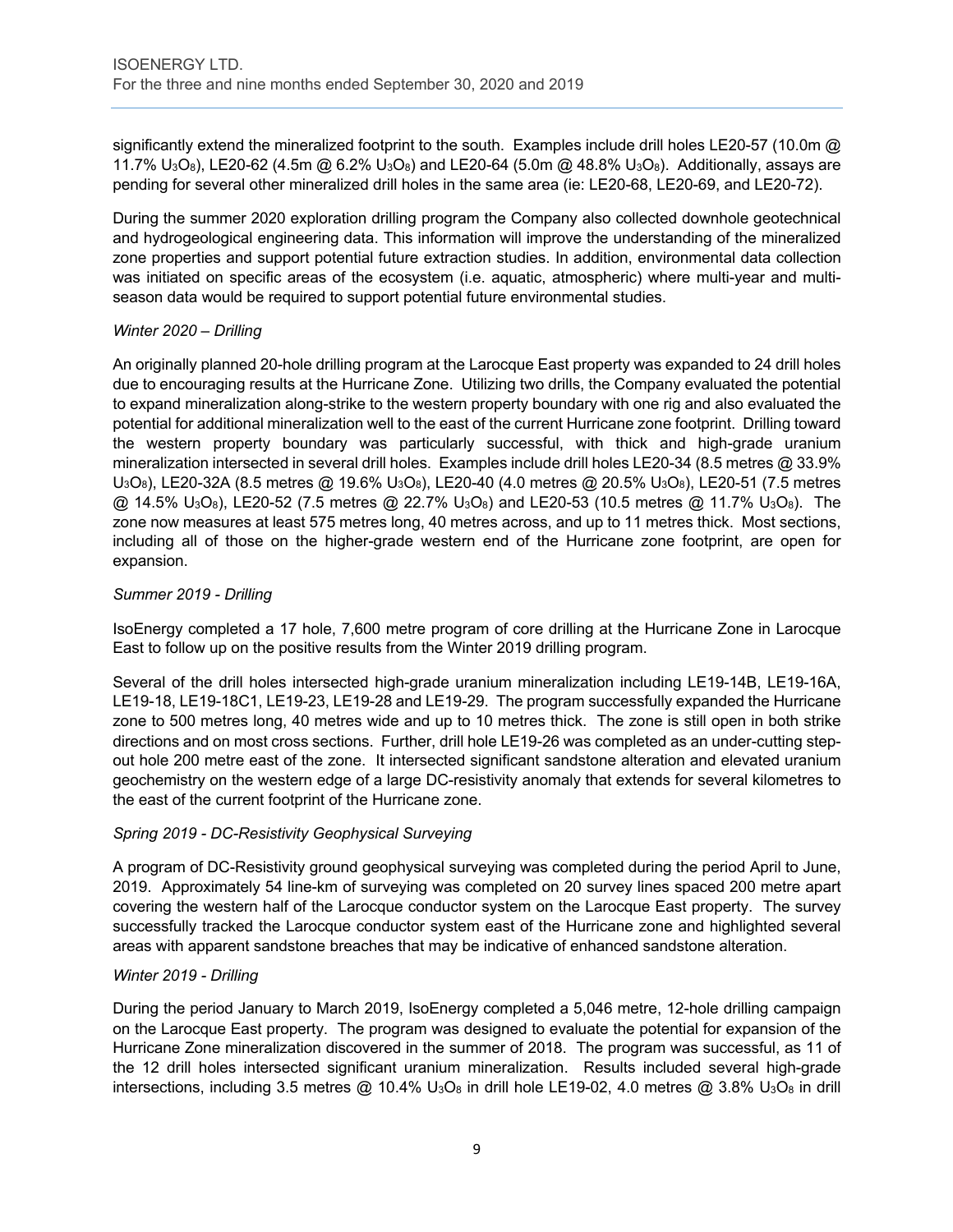hole LE19-06, 4.5 metres  $@$  4.2% U<sub>3</sub>O<sub>8</sub> in drill hole LE19-09 and 8.5 metres  $@$  3.2% U<sub>3</sub>O<sub>8</sub> in drill hole LE19-12. The zone now extends at least 150 metres long and 38 metres wide and is up to 8.5 metres thick.

#### East Rim and Full Moon Airborne Geophysical Surveying – Summer 2019

Two Versatile Time Domain Electromagnetic (VTEM-Plus) airborne geophysical surveys were carried out during the quarter ended September 30, 2019, one each at the East Rim and Full Moon properties. The surveying totaled 1,291 line-kilometres; 547 line-kilometres at Full Moon and 744 line-kilometres at East Rim.

#### **Outlook**

The Company intends to actively explore all of its projects as and when funds permit. The nature and extent of further exploration on any of the Company's properties however will depend on the results of completed exploration activities, an assessment of its recently acquired properties and the Company's financial resources.

As of the date hereof, the Company's exploration priorities are the Larocque East, Geiger, Thorburn Lake and Radio properties.

A program of core drilling at the Hurricane Zone on the Larocque East property is currently planned for the Winter 2021 drilling season. The program will focus on expansion of the higher-grade mineralization at the western end of the Hurricane zone. The scope and timing of the program has yet to be determined, as these may be impacted by the COVID-19 pandemic.

Several other exploration activities are planned in the future but are not currently scheduled due to the Company's current focus on the Hurricane Zone drilling at Larocque East. These activities include additional exploration drilling on several target areas at the Geiger property. Future work on the Thorburn Lake property will include follow-up drilling in the area of TBN17-23 and 27, drill evaluations of other geophysical anomalies generated in 2016 and geophysical anomalies generated by the survey recently completed in 2017. At Radio, additional drilling is required to continue to evaluate high priority geophysical targets on the property.

#### **SELECTED FINANCIAL INFORMATION**

Management is responsible for the Interim Financial Statements referred to in this MD&A. The Audit Committee of the Company's Board of Directors has been delegated the responsibility to review the Interim Financial Statements and MD&A and make recommendations to the Company's Board. It is the Board which has final approval of the Interim Financial Statements and MD&A.

The Interim Financial Statements have been prepared in accordance with International Financial Reporting Standards ("**IFRS**") as issued by the International Accounting Standards Board ("**IASB**") and the International Financial Reporting Interpretations Committee ("**IFRIC**"). Based on the nature of the Company's activities, both presentation and functional currency is Canadian dollars.

The Company's Interim Financial Statements have been prepared in accordance with IAS 34, Interim Financial Reporting and should be read in conjunction with IsoEnergy's Annual Financial Statements, which have been prepared using IFRS applicable to a going concern, which assumes that the Company will be able to realize its assets and discharge its liabilities in the normal course of business for the foreseeable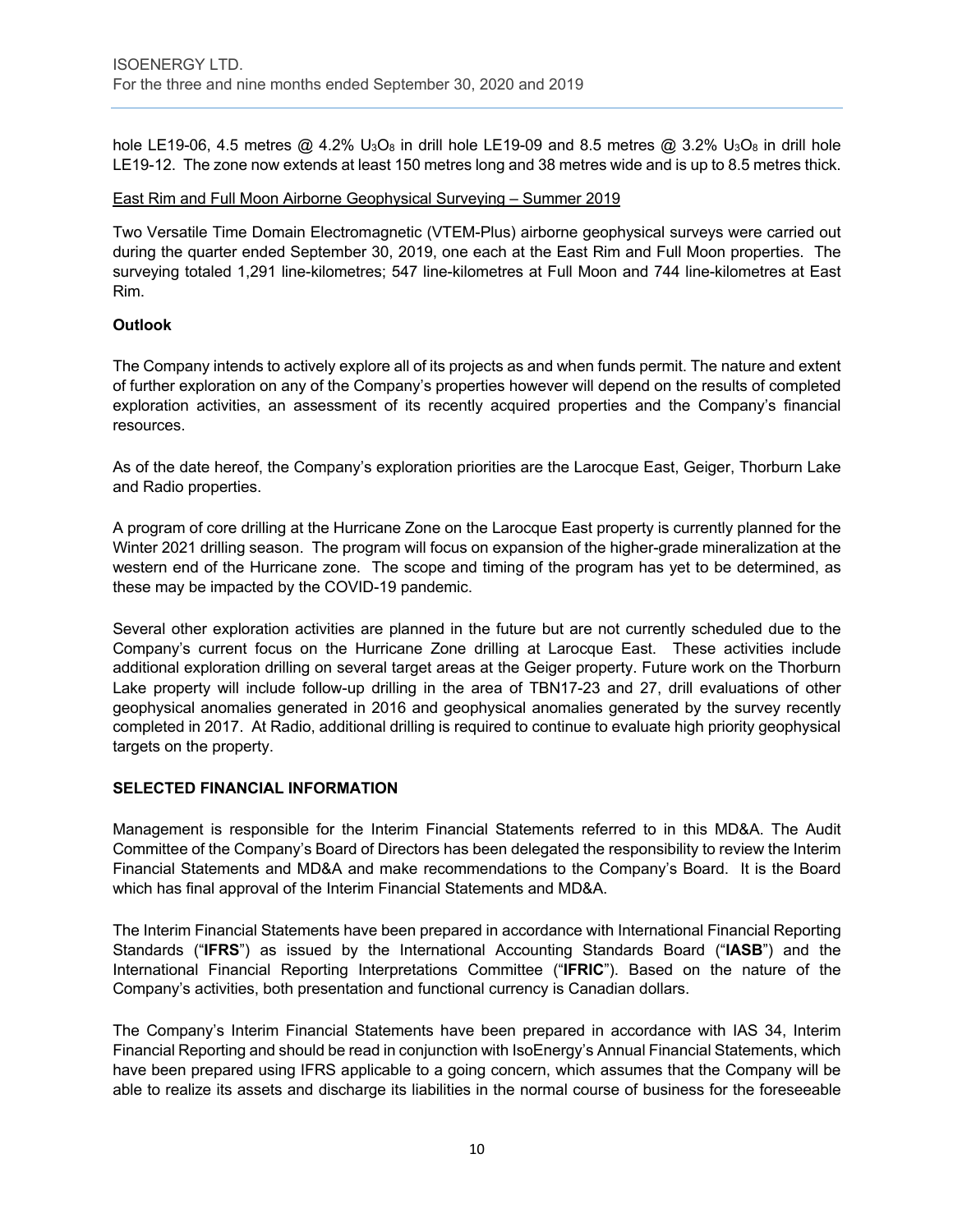future. The ability of the Company to continue as a going concern is dependent on its ability to obtain financing and achieve future profitable operations.

#### **Results of Operations**

During the nine months ended September 30, 2020, the Company capitalized \$4,260,794 of exploration and evaluation costs to exploration and evaluation assets compared to \$4,493,923 in the year ended December 31, 2019. The costs of these activities are capitalized to exploration and evaluation assets and are described in the Discussion of Operations section above.

The following financial data is derived from the Interim Financial Statements and should be read in conjunction with IsoEnergy's Interim Financial Statements.

|                                                                                 | For the three months ended<br>September 30 |            |    | For the nine months ended<br>September 30 |    |             |    |             |
|---------------------------------------------------------------------------------|--------------------------------------------|------------|----|-------------------------------------------|----|-------------|----|-------------|
|                                                                                 |                                            | 2020       |    | 2019                                      |    | 2020        |    | 2019        |
| <b>General and administrative costs</b>                                         |                                            |            |    |                                           |    |             |    |             |
| Share-based compensation                                                        | \$                                         | 182,275    | \$ | 63,397                                    | \$ | 381,531     | \$ | 189,782     |
| Administrative salaries, contract and<br>director fees                          |                                            | 228,869    |    | 139,304                                   |    | 554,124     |    | 445,071     |
| Investor relations                                                              |                                            | 138,679    |    | 207,799                                   |    | 519,218     |    | 416,055     |
| Office and administrative                                                       |                                            | 12,282     |    | 28,948                                    |    | 87,057      |    | 110,838     |
| Professional fees                                                               |                                            | 68,061     |    | 38,509                                    |    | 190,572     |    | 128,353     |
| Travel                                                                          |                                            |            |    | 48,618                                    |    | 40,446      |    | 119,822     |
| Public company costs                                                            |                                            | 33,607     |    | 19,050                                    |    | 94,661      |    | 65,278      |
| Depreciation expense                                                            |                                            | 15,528     |    | 15,173                                    |    | 46,584      |    | 45,519      |
| <b>Total general and administrative</b><br>costs                                |                                            | (679, 301) |    | (560, 798)                                |    | (1,914,193) |    | (1,520,718) |
| Interest income                                                                 |                                            | 11,582     |    | 8,975                                     |    | 37,666      |    | 46,093      |
| Interest on lease liability                                                     |                                            | (2,621)    |    | (3,045)                                   |    | (7, 852)    |    | (9, 363)    |
| Interest expense on convertible<br>debentures<br>Fair value gain on convertible |                                            | (80, 038)  |    |                                           |    | (80, 038)   |    |             |
| debentures                                                                      |                                            | 1,119,377  |    |                                           |    | 1,119,377   |    |             |
| Foreign exchange gain                                                           |                                            | 37,195     |    |                                           |    | 37,195      |    |             |
| Rental income                                                                   |                                            | 9,087      |    | 7,576                                     |    | 25,750      |    | 22,729      |
| Income (loss) from operations                                                   |                                            | 415,281    |    | (547, 292)                                |    | (782, 095)  |    | (1,461,259) |
| Deferred income tax recovery<br>(expense)                                       |                                            | (63, 947)  |    | (71, 718)                                 |    | (273, 509)  |    | (161, 133)  |
| Net Income (loss) and<br>comprehensive income (loss)                            | \$                                         | 351,334    | \$ | (619, 010)                                | \$ | (1,055,604) | \$ | (1,622,392) |

During the three and nine months ended September 30, 2020, the Company recorded net income of \$351,334 and a loss of \$1,055,604, respectively compared to losses \$619,010 and \$1,622,392 in the three and nine months ended September 30, 2019. The more favourable results in 2020 were due to a fair value gain on the Debentures that were issued in August 2020. This was partially offset by an increase in sharebased compensation and interest expense of the Debentures.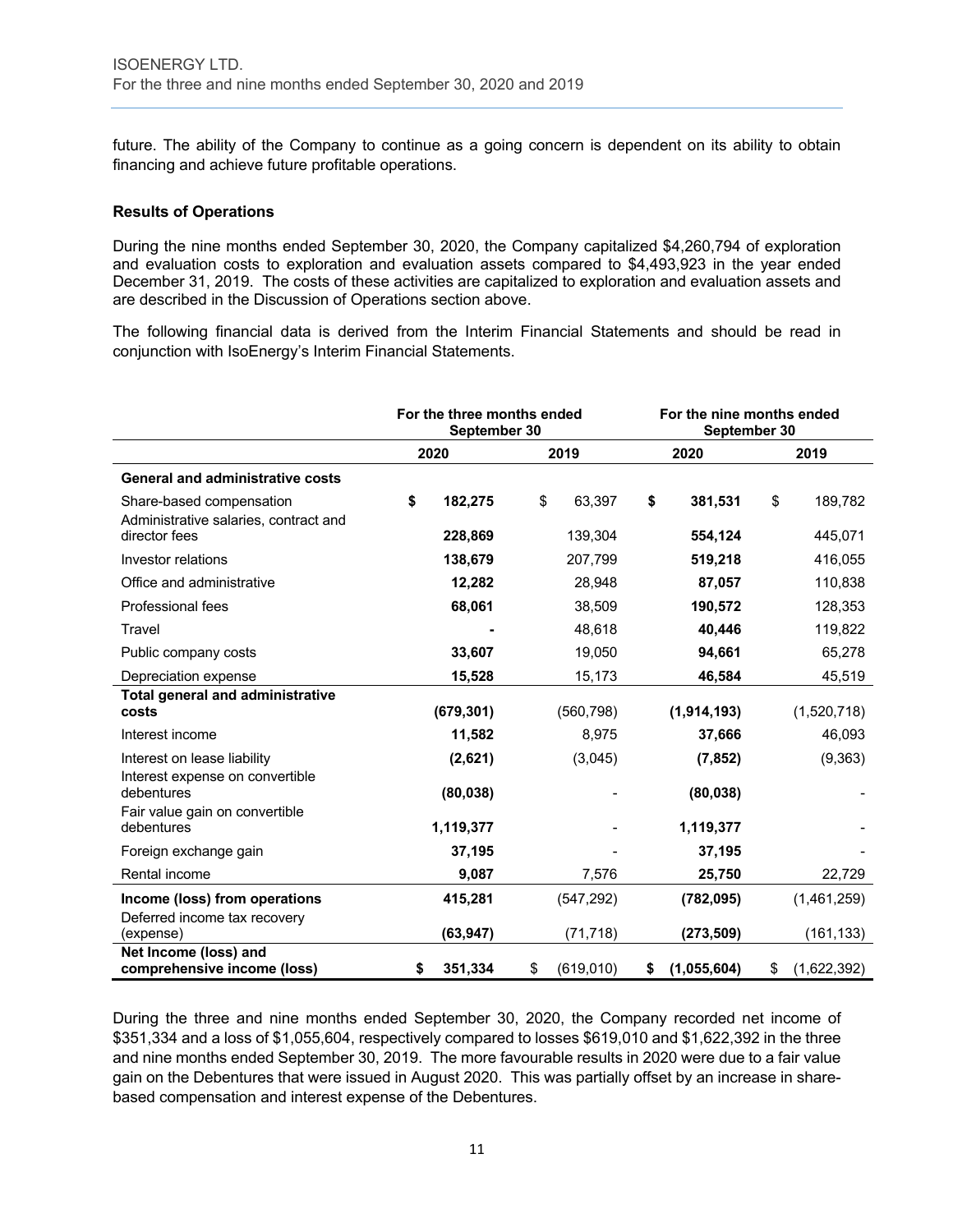#### **General and administrative costs**

Share-based compensation charged to the statement of net income (loss) and comprehensive income (loss) was \$182,275 and \$381,531 in the three and nine months ended September 30, 2020, respectively, compared to \$63,397 and \$189,782 in the three and nine months ended September 30, 2019, respectively. The share-based compensation expense is a non-cash charge calculated using the graded vesting method of the Black-Scholes values. Stock options granted to directors, consultants and employees vest over two years with the corresponding share-based compensation expense being recognized over this period. Variances in share-based compensation expense are expected from period to period depending on many factors, including whether options are granted in a period and whether options have fully vested or have been cancelled in a period. In the nine months ended September 30, 2020 there were 2,510,000 options granted compared to 100,000 options granted in the nine months ended September 30, 2019.

Administrative salaries, contracts and directors' fees at \$228,869 and \$554,124 for the three and nine months ended September 30, 2020, respectively were higher than the three and nine months ended September 30, 2019 which were \$139,304 and \$445,071, respectively. The increase is due to a change in allocation of salaries from exploration and evaluation to general and administrative costs to reflect the activities and an increase in the number of employees.

Investor relations expenses were \$138,679 and \$519,218 for the three and nine months ended September 30, 2020, respectively, compared to \$207,799 and \$416,055 in the three and nine months ended September 30, 2019 and related primarily to costs incurred in communicating with existing and potential shareholders and marketing. The costs were higher in the nine months ended September 30, 2020 due to increased marketing undertaken in Europe. The costs were lower in the quarter due to a reduction of conferences.

Office and administrative expenses were \$12,282 and \$87,057 for the three and nine months ended September 30, 2020, respectively compared to \$28,948 and \$110,838 in the three and nine months ended September 30, 2019, and consisted of office operating costs, Part XII.6 tax, and other general administrative costs. Other general administrative expenses included communication, professional membership dues, donations, bank charges and staff training. The decrease was due to a decrease in the Part XII.6 tax which was \$(11,140) and \$nil, respectively in the three and nine months ended September 30, 2020, compared to \$2,600 and \$24,133 in the three and nine months ended September 30, 2019, respectively and relates to a tax on flow through funds raised in the prior year but not yet spent. In July 2020, the federal government announced relief on the timing of spending of flow through funds including a one-year deferral on spending flow through funds raised in 2019 and 2020. In addition, the requirement to calculate and pay the Part XII.6 tax will also be deferred one year, and therefore the amounts recorded in the first two quarters of the year were reversed in the three months ended September 30, 2020.

Professional fees were \$68,061 and \$190,572 for the three and nine months ended September 30, 2020, respectively, compared to \$38,509 and \$128,353 for the three and nine months ended September 30, 2019, respectively. Professional fees consisted of legal fees related to the Company's business development activities, as well as accounting and tax fees related to regulatory filings. Professional fees were higher in 2020 due to the issuance of the Debentures as well as other opportunities the Company is undertaking.

Travel expenses were \$nil and \$40,446 for the three and nine months ended September 30, 2020, respectively, compared to \$48,618 and \$119,822 in the three and nine months ended September 30, 2019, respectively. Travel expenses relate to business development and general corporate activities and amounts vary depending on projects and activities being undertaken. Travel has been significantly reduced due to the COVID-19 pandemic.

Public company costs were \$33,607 and \$94,661 for the three and nine months ended September 30, 2020, respectively compared to \$19,050 and \$65,278 in the three and nine months ended September 30,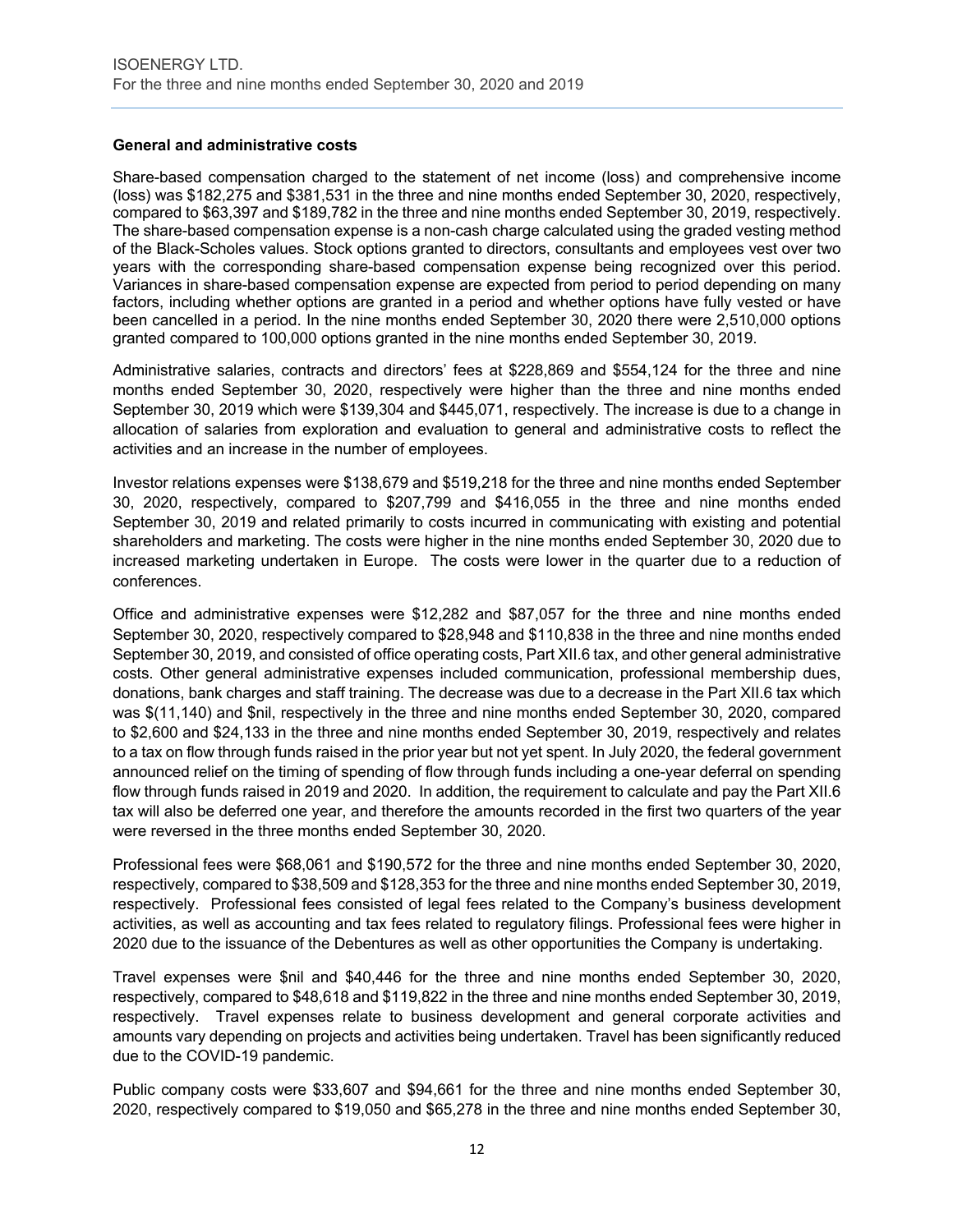2019, respectively, and consisted primarily of costs associated with the Company's continuous disclosure obligations, listing fees, transfer agent costs, press releases and other shareholder communications. Costs were higher in the nine months ended September 30, 2020 due to fees associated with the Debentures and an increase in press releases.

Depreciation expense was \$15,528 and \$46,584 in the three and nine months ended September 30, 2020, respectively compared to \$15,173 and \$45,519 in the three and nine months ended September 30, 2019, respectively, and relates primarily to the right-of-use asset, which is an office lease that was valued at \$259,512 on adoption of IFRS 16 and is being depreciated over the life of the lease.

#### **Other items**

The Company recorded interest income of \$11,582 and \$37,666 in the three and nine months ended September 30, 2020, respectively, compared to \$8,975 and \$46,093 in the three and nine months ended September 30, 2019, respectively, which represents interest earned on cash balances. The amounts were higher in the three months ended September 30, 2020 due to an increase in cash from financing activities in the quarter, partially offset by lower interest rates. The interest income was lower in the nine months ended September 30, 2020 due to lower interest rates.

Interest expense on lease liability was \$2,621 and \$7,852 for the three and nine months ended September 30, 2020, respectively, compared to \$3,045 and \$9,363 in the three and nine months ended September 30, 2019, respectively, and relates to the lease liability.

Interest expense on Debentures was \$80,038 in each of the three and nine months ended September 30, 2020, respectively, compared to \$nil in each of the three and nine months ended September 30, 2019, respectively, and relates to the interest owing on the Debentures which were issued on August 18, 2020. The Debentures bear interest of 8.5% per annum.

The fair value gain on Debentures was \$1,119,377 in each of the three and nine months ended September 30, 2020, respectively, compared to \$nil in each of the three and nine months ended September 30, 2019, respectively. The Company's Debentures are classified as measured at fair value through profit and loss. In accordance with IFRS 9 – Financial Instruments, the part of a fair value change due to an entity's own credit risk is presented in other comprehensive income (loss). The fair value of the Debentures on issuance date was determined to be \$7,629,586, which is gross proceeds received of \$7,902,000 (US\$6,000,000), net of the 3% establishment fee of \$272,414 (US\$180,000) paid to the Debentureholders through the issuance of 219,689 common shares. The value of the Debentures changed in the period since issuance to September 30, 2020 due to the change of the following market inputs: the exchange rate (from 1.3168 to 1.3319), the share price (from \$1.24 to \$0.97), and the risk free rate (from 0.76% to 0.75%). As of September 30, 2020, the time to maturity of the Debentures was 4.9 years. The following assumptions were used to estimate the fair value of the Debentures:

|                                       | August 18, 2020 | September 30, 2020 |
|---------------------------------------|-----------------|--------------------|
| Expected stock price volatility       | 48%             | 48%                |
| Expected life                         | 5 years         | 4.9 years          |
| Risk free interest rate               | 0.76%           | 0.75%              |
| Expected dividend yield               | $0.00\%$        | $0.00\%$           |
| Credit spread                         | 22.80%          | 22.80%             |
| Underlying share price of the Company | \$<br>1.24      | 0.97<br>S          |
| Conversion price                      | 0.88<br>\$      | 0.88<br>S          |
| Exchange rate (C\$:US\$)              | 1.3168          | 1.3319             |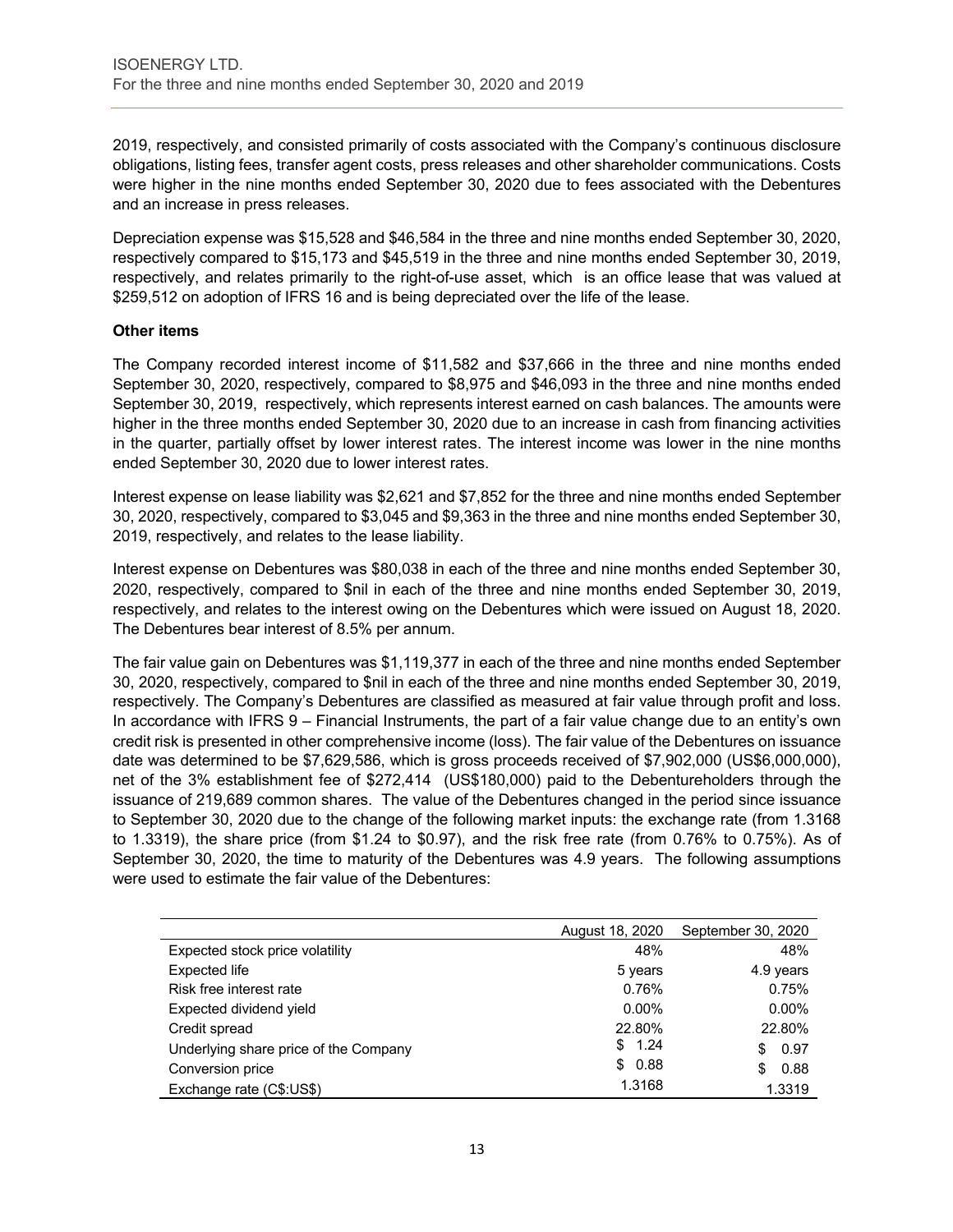The foreign exchange gain was \$37,195 in each of the three and nine months ended September 30, 2020, respectively, compared to \$nil in each of the three and nine months ended September 30, 2019, respectively, and relates to exchange movements on United States dollars held by the Company. The Company received US dollars on the issue of the convertible debt. The majority was converted to Canadian dollars but enough was held in US dollars to cover future interest as well as other US dollar payments.

IsoEnergy recognized rental income of \$9,087 and \$25,750 in the three and nine months ended September 30, 2020, respectively, compared to \$7,576 and \$22,729 in the three and nine months ended September 30, 2019, respectively. The Company leases a portion of its office space to another company.

The Company raises some of its funds through the issuance of flow-through shares. Based on Canadian tax law, the Company is required to spend this amount on eligible exploration expenditures by December 31 of the year after the shares are issued. The premium received for each flow-through share, which is the price received for the flow-through share in excess of the market price of an ordinary share, is recorded as a flow-through share premium liability. The liability is subsequently reduced when the required exploration expenditures are made, and accordingly, a recovery of flow-through premium is then recorded as a deferred tax benefit. As of September 30, 2020, the Company has fulfilled its spending obligations related to its flow through shares issued.

The Company records a deferred tax recovery or expense which is comprised of a recovery on losses recognized in the period and the release of flow-through share premium liability which is offset by the renunciation of flow-through share expenditures to shareholders. In the three and nine months ended September 30, 2020, this resulted in an expense of \$63,947 and \$273,509, respectively compared to expenses of \$71,718 and \$161,133 in the three and nine months ended September 30, 2019, respectively. In the three and nine months ended September 30, 2020 the Company renounced flow-through share expenditures of \$1,056,798 and \$3,412,807, respectively, compared to \$1,514,329 and \$3,775,544 in the three and nine months ended September 30, 2019, respectively. The deferred tax expense is comprised of the following:

|                                                                    | For the three months ended<br>September 30 |            |   | For the nine months ended<br>September 30 |   |            |   |             |
|--------------------------------------------------------------------|--------------------------------------------|------------|---|-------------------------------------------|---|------------|---|-------------|
|                                                                    |                                            | 2020       |   | 2019                                      |   | 2020       |   | 2019        |
| Deferred income taxes related to operations                        | S                                          | 150.935    | S | 130.892                                   | S | 420.428    | S | 343,539     |
| Flow-through renunciation<br>Release of flow-through share premium |                                            | (285, 335) |   | (408, 989)                                |   | (921, 459) |   | (1.019.397) |
| liability                                                          |                                            | 70,453     |   | 206.379                                   |   | 227.522    |   | 514,725     |
| Deferred income tax expense                                        |                                            | (63, 947)  |   | (71, 718)                                 |   | (273, 509) |   | (161,133)   |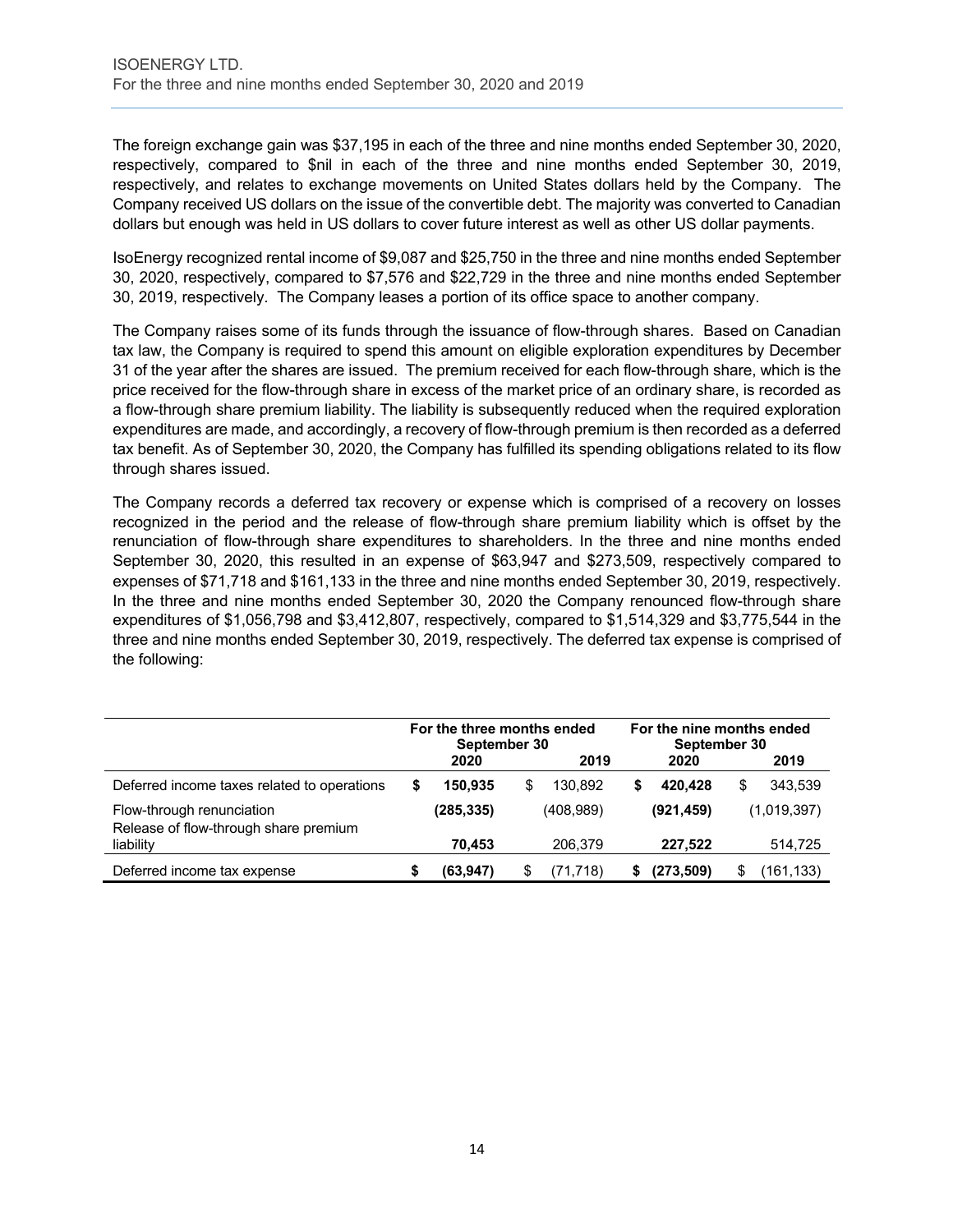# **Financial Position**

The following financial data is derived from the Interim and Annual Financial Statements and should be read in conjunction with IsoEnergy's Interim and Annual Financial Statements.

|                                   | <b>September 30, 2020</b> | December 31, 2019 | <b>December 31, 2018</b> |
|-----------------------------------|---------------------------|-------------------|--------------------------|
| Exploration and evaluation assets | \$52,370,045              | \$47,966,888      | \$43,473,242             |
| Total assets                      | \$65,532,637              | \$55,004,153      | \$50,070,779             |
| Total current liabilities         | 405.130                   | 649.602<br>S      | 816,756<br>S             |
| Total non-current liabilities     | 7,836,755                 | 867.552<br>S      | 199.366<br>S             |
| Working capital $(1)$             | \$12,569,838              | 6,373,779         | 6,293,701<br>S.          |
| Cash dividends declared per share | Nil                       | Nil               | Nil                      |

(1) Working capital is defined as current assets less accounts payable and accrued liabilities and the current portion of the lease liability. The working capital at September 30, 2020 and December 31, 2019 is after deducting the current lease liability of \$66,745 related to the adoption of IFRS 16 which was not on the balance sheet in periods prior to adoption of IFRS 16 on January 1, 2019.

During the nine months ended September 30, 2020, the Company capitalized \$4,403,157 of exploration and evaluation costs, which includes acquisition costs of \$142,363 compared to \$4,493,646 in the year ended December 31, 2019, which includes \$4,493,923 of exploration costs, \$14,077 of acquisition costs and \$14,354 of impairment charges. See "Discussion of Operations" above.

#### **SUMMARY OF QUARTERLY RESULTS**

The following information is derived from the Company's financial statements prepared in accordance with IFRS applicable to interim financial reporting including IAS 34. The information below should be read in conjunction with the Company's Interim and Annual financial statements for each of the past seven quarters.

Consistent with the preparation and presentation of the Annual Financial Statements, these unaudited quarterly results are presented in Canadian dollars.

|                                                 | <b>September</b><br>30.2020 | March<br>31.2020 | Dec. 31.<br>2019 | Sept. 30,<br>2019 | September<br>30.2019 | March<br>31.2019  | Dec. 31.<br>2018 | Sept. 30,<br>2018 |
|-------------------------------------------------|-----------------------------|------------------|------------------|-------------------|----------------------|-------------------|------------------|-------------------|
| Revenue                                         | Nil                         | Nil              | Nil              | Nil               | Nil                  | Nil               | Nil              | Nil               |
| Net Income (loss)                               | \$351.334                   | (\$472, 175)     | (\$934,763)      | (\$539,873)       | (\$619,010)          | $($ \$450.514 $)$ | (\$552,868)      | (\$525,160)       |
| Net income (loss) per<br>share:<br><b>Basic</b> | Nil                         | (\$0.01)         | (S0.01)          | (\$0.01)          | (\$0.01)             | (\$0.01)          | (\$0.01)         | (\$0.01)          |
| <b>Diluted</b>                                  | (\$0.01)                    | $(\$0.01)$       | (\$0.01)         | $(\$0.01)$        | (\$0.01)             | (\$0.01)          | (S0.01)          | (\$0.01)          |

IsoEnergy does not derive any revenue from its operations. Its primary focus is the acquisition, exploration and evaluation of mineral properties. As a result, the loss per period has fluctuated depending on the Company's activity level and periodic variances in certain items. Quarterly periods are therefore not comparable. In the third quarter of 2020, the Company issued the Debentures which are accounted for as measured at fair value through profit and loss. This resulted in a fair value gain of \$1,119,377.

#### **LIQUIDITY AND CAPITAL RESOURCES**

IsoEnergy has no revenue-producing operations, earns only minimal interest income on cash, and is expected to have recurring operating losses. As at September 30, 2020, the Company had an accumulated deficit of \$10,078,491.

As at the date of this MD&A, the Company has approximately \$11.8 million in cash and \$11.6 million in working capital.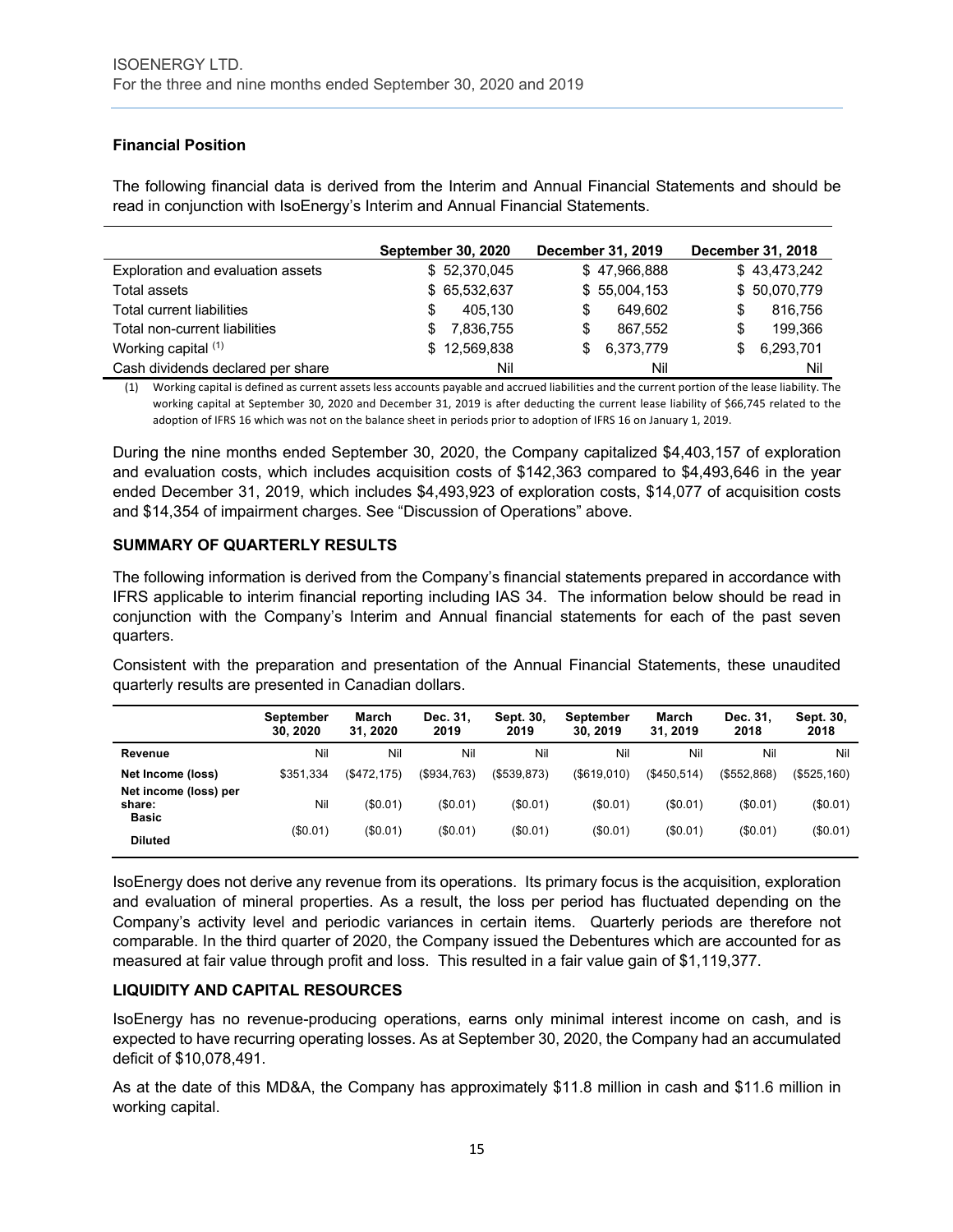On August 18, 2020, the Company issued the Debentures raising gross proceeds of US\$6 million. The funds raised positions the Company to continue its planned exploration and development activities at the Larocque East Project and planned pre-development activities, while maintaining current corporate capacity (including servicing the interest payments on the Debentures), which includes wages, consulting fees, professional fees, costs associated with the Company's office in Vancouver and fees and expenditures required to maintain all of its tenements.

The ability of the Company to continue as a going concern is dependent on its ability to obtain financing and achieve future profitable operations.

In June 2020, the Government of Saskatchewan announced amendments to *The Mineral Tenure Registry Regulations* that grant relief to the mining sector in response to impacts from the COVID-19 pandemic, which includes waiving expenditure requirements for the current term and subsequent 12 months for mineral claims and leases that were active on March 18, 2020, State of Emergency declaration date. The Company's properties are in good standing with the applicable governmental authority until between August, 2021 and August, 2042 and the Company does not have any contractually imposed expenditure requirements.

Management will determine whether to accept any offer to finance weighing such things as the financing terms, the results of exploration, the Company's share price at the time and current market conditions, among others. Circumstances that could impair the Company's ability to raise additional funds include general economic conditions, the price of uranium and the other factors set forth under "Risk Factors" below and above under "Industry and Economic Factors that May Affect the Business". A failure to obtain financing as and when required could require the Company to further reduce its exploration and corporate activity levels.

The Company has not paid any dividends and management does not expect that this will change in the near future.

Working capital is held almost entirely in cash, significantly reducing any liquidity risk of financial instruments held by IsoEnergy.

#### **OFF-BALANCE SHEET ARRANGEMENTS**

The Company had no off-balance sheet arrangements as at September 30, 2020 or as at the date hereof.

#### **TRANSACTIONS WITH RELATED PARTIES**

Except as noted below, the only transactions between the Company and related parties are transactions between the Company and its key management personnel. Key management personnel include those persons having authority and responsibility for planning, directing and controlling the activities of the Company as a whole. The Company has determined that key management personnel consists of executive and non-executive members of the Company's Board of Directors and corporate officers.

Remuneration attributed to key management personnel is summarized as follows:

| Nine months ended September 30, 2020                        | <b>Short term</b><br>compensation | Share-based<br>compensation | Total       |
|-------------------------------------------------------------|-----------------------------------|-----------------------------|-------------|
| Expensed in the statement of loss and<br>comprehensive loss | 458,892                           | \$321,180                   | 780,072     |
| Capitalized to exploration and evaluation assets            | 308,653                           | 68.326                      | 376,979     |
|                                                             | 767,545                           | 389,506                     | \$1,157,051 |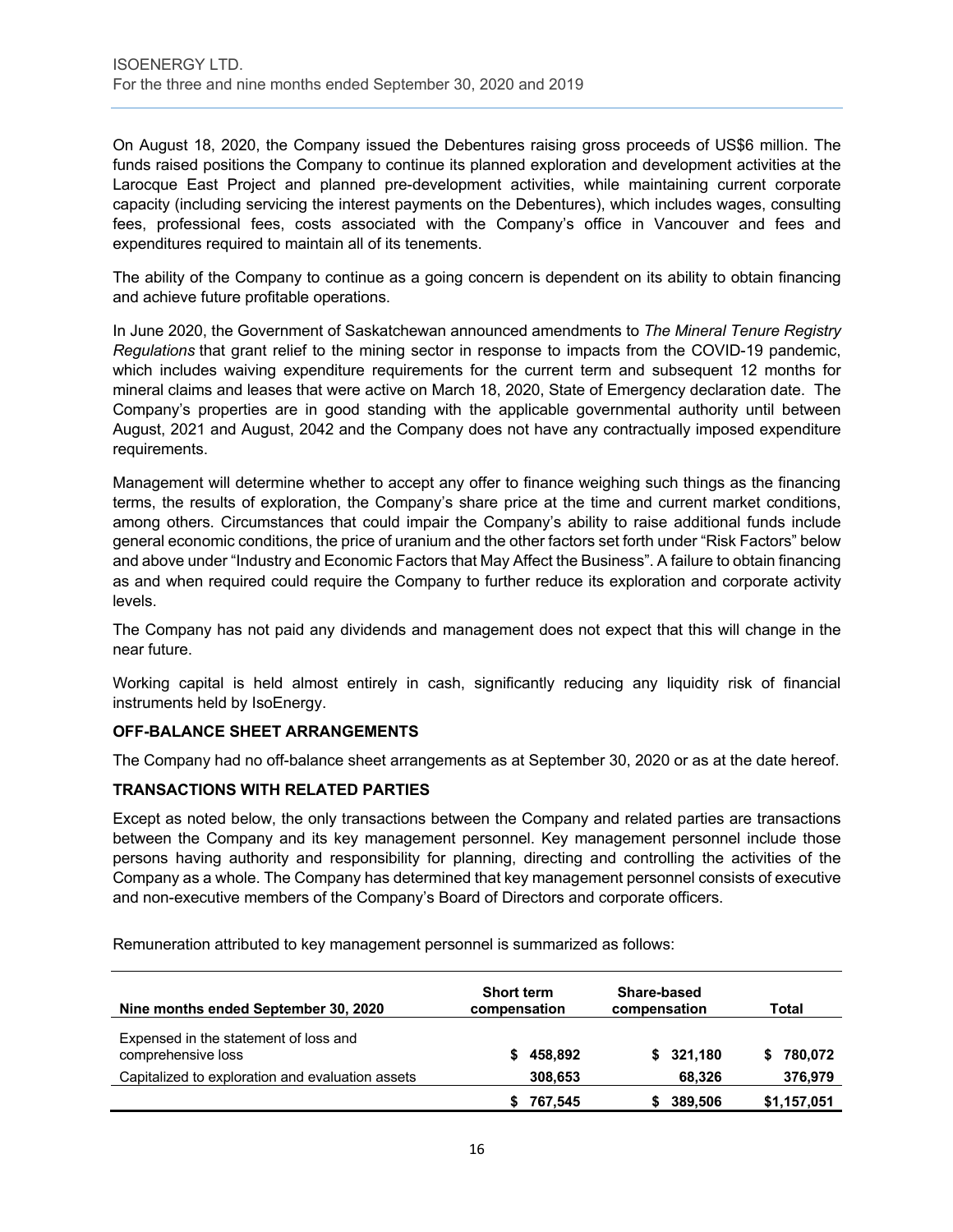| Nine months ended September 30, 2019                        | <b>Short term</b><br>compensation | Share-based<br>compensation | Total          |
|-------------------------------------------------------------|-----------------------------------|-----------------------------|----------------|
| Expensed in the statement of loss and<br>comprehensive loss | \$ 379,267                        | 161.652<br>\$.              | 540.919<br>SS. |
| Capitalized to exploration and evaluation assets            | 294,815                           | 27.669                      | 322,484        |
|                                                             | 674,082<br>SS.                    | 189.321                     | 863.403        |

As of September 30, 2020, \$nil (December 31, 2019 – \$34,500) was included in accounts payable and accrued liabilities owing to directors and officers for compensation.

On August 10, 2020, NexGen acquired 4,626,352 common shares of the Company. On December 9, 2019, NexGen acquired 7,371,858 Units of the Company. NexGen also holds 3,685,929 warrants with an exercise price of \$0.60 that expire on December 6, 2021.

Up until March 31, 2020, the Company charged office lease and administrative expenditures to ICU, a company with common directors. During the nine months ended September 30, 2020, office lease and administrative expenditures charged to ICU amounted to \$26,533 (2019 – \$79,600). At September 30, 2020, ICU owes IsoEnergy nil (December 31, 2019 – \$8,844). In addition, on August 7, 2020, the Company entered into the Option Agreement with ICU.

#### **OUTSTANDING SHARE DATA**

The authorized capital of IsoEnergy consists of an unlimited number of common shares. As of November 3, 2020, there were 91,340,492 common shares outstanding and 8,830,000 stock options outstanding, each entitling the holder to purchase one common share of IsoEnergy at the prices set forth below.

Stock options outstanding at November 3, 2020 together with the expiry date and exercise price thereof are set forth below:

|                   | Exercise price | Number of options | Exercise price per |                   |
|-------------------|----------------|-------------------|--------------------|-------------------|
| Number of options | per option     | exercisable       | option             | Expiry date       |
| 3,100,000         | \$1.00         | 3,100,000         | \$1.00             | October 25, 2021  |
| 100,000           | \$1.00         | 100,000           | \$1.00             | October 24, 2021  |
| 250,000           | \$1.00         | 250,000           | \$1.00             | January 4, 2022   |
| 50,000            | \$1.00         | 50,000            | \$1.00             | May 25, 2022      |
| 400,000           | \$0.57         | 400.000           | \$0.57             | January 8, 2023   |
| 1,120,000         | \$0.36         | 1,120,000         | \$0.36             | July 30, 2023     |
| 1,300,000         | \$ 0.42        | 883,331           | \$0.42             | December 28, 2023 |
| 1,735,000         | \$0.385        | 599,165           | \$0.385            | January 24, 2025  |
| 775,000           | \$1.19         | 258,330           | \$1.19             | August 25, 2025   |
| 8,830,000         | \$0.71         | 6,760,826         | \$0.75             |                   |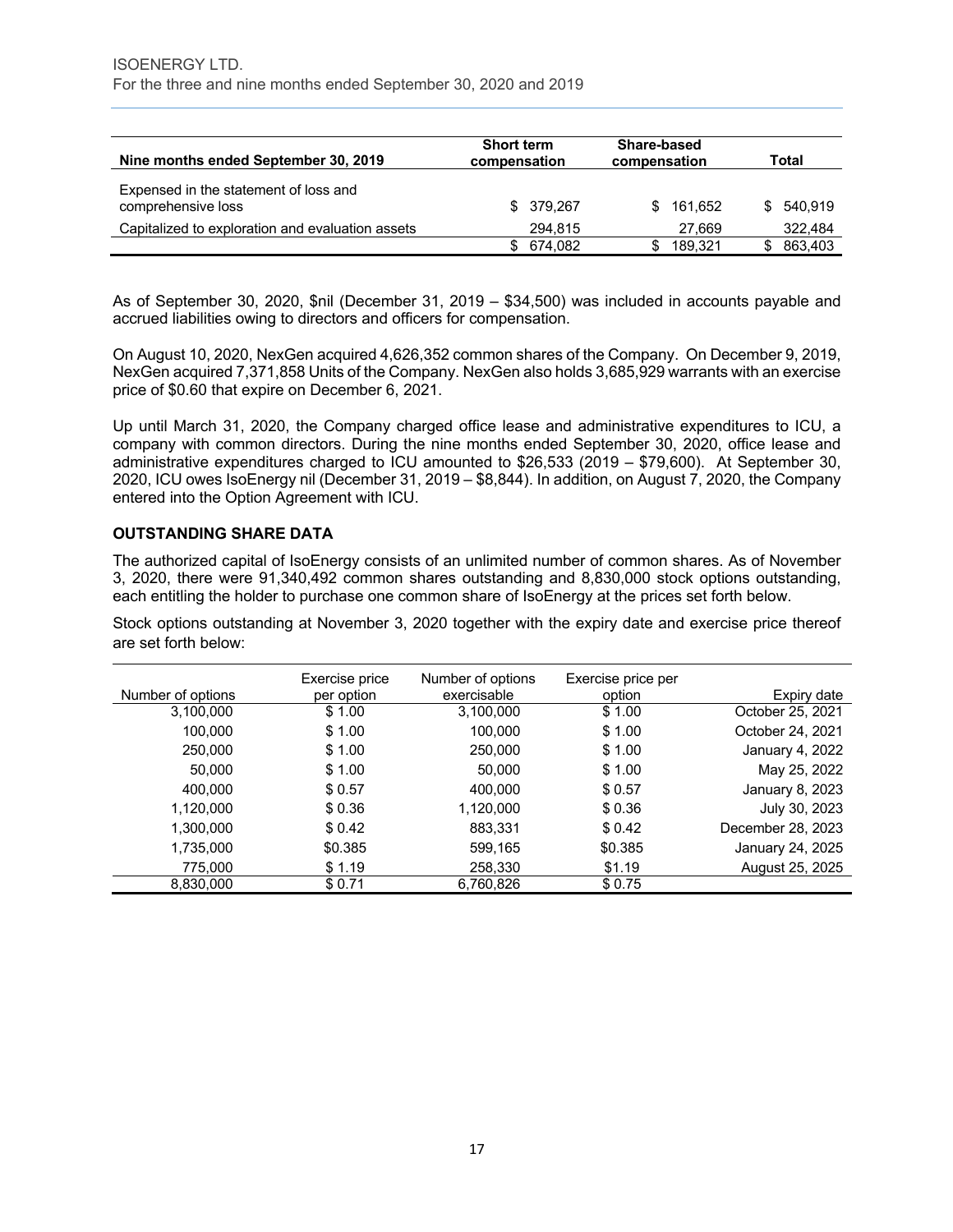Warrants outstanding at November 3, 2020 together with the expiry date and exercise price thereof are set forth below:

| Number of warrants | share  | Date<br>Expiry    |
|--------------------|--------|-------------------|
| 4,028,429          | \$0.60 | December 6, 2021  |
| 77.094             | \$0.45 | December 3, 2021  |
| 2,400,260          | \$0.60 | April 19, 2021    |
| 3,409              | \$0.38 | December 20, 2020 |
| 6,505,783          | 0.60   |                   |

#### **CAPITAL MANAGEMENT**

The Company manages its capital structure and adjusts it, based on the funds available to the Company, in order to support the acquisition, exploration and evaluation of assets. The Board does not impose quantitative return on capital criteria for management, but rather relies on the expertise of the Company's management to sustain the future development of the business.

In the management of capital, the Company considers all types of equity and is dependent on third party financing, whether through debt, equity, or other means. The properties in which the Company currently has an interest are in the exploration stage. As such the Company, has historically relied on the equity markets to fund its activities. The Company will continue to assess new properties and seek to acquire an interest in additional properties if it determines that there is sufficient geologic or economic potential and if it has adequate financial resources to do so.

Although the Company has been successful in raising funds to date, there is no assurance that the Company will be successful in obtaining required financing in the future or that such financing will be available on terms acceptable to the Company.

Management reviews its capital management approach on an ongoing basis and believes that this approach, given the relative size of the Company, is reasonable. The Company is not subject to externally imposed capital requirements. There were no changes in the Company's approach to capital management during the period.

#### **FINANCIAL INSTRUMENTS**

The Company's financial instruments consist of cash, amounts receivable, accounts payable and accrued liabilities and convertible debentures.

The fair values of the Company's financial instruments approximate their carrying value, due to their shortterm maturities or liquidity. The Company's cash and amounts receivable are initially recorded at fair value and subsequently at amortized cost with accrued interest recorded in accounts receivable.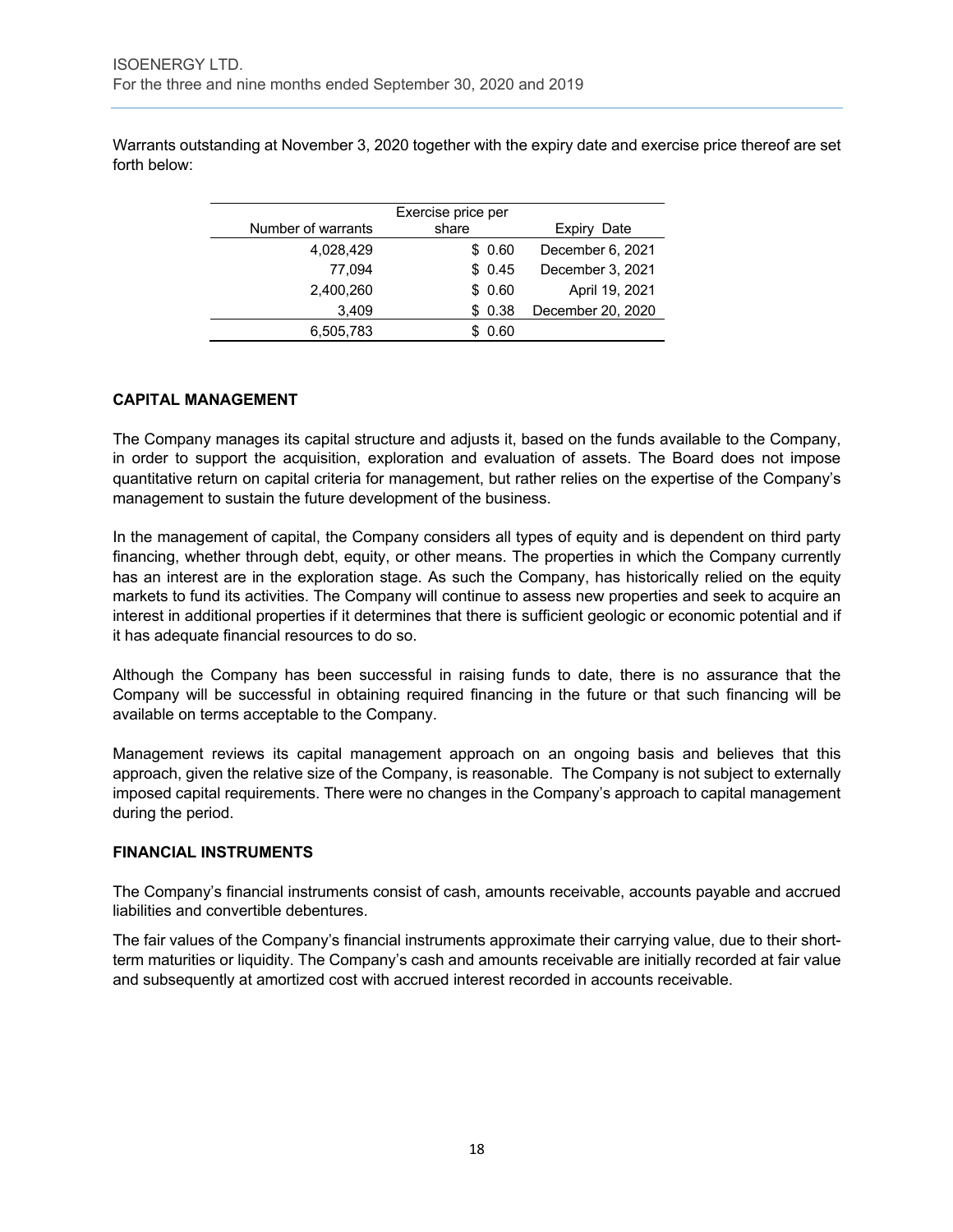# **Fair Value Measurement**

The Company classifies the fair value of financial instruments according to the following hierarchy based on the amount of observable inputs used to value the instrument:

- Level 1 quoted prices in active markets for identical assets or liabilities.
- Level 2 inputs other than quoted prices included in Level 1 that are observable for the asset or liability, either directly (i.e. as prices) or indirectly (i.e. derived from prices).
- Level 3 inputs for the asset or liability that are not based on observable market data.

The fair values of the Company's cash and cash equivalents amounts receivable and accounts payable and accrued liabilities approximate their carrying value, due to their short-term maturities or liquidity.

The Debentures are re-measured at fair value at each reporting date with any change in fair value recognized in profit or loss, except the change in fair value that is attributable to change in credit risk is presented in other comprehensive income(loss). The Debentures are classified as Level 2.

#### **Financial instrument risk exposure**

As at September 30, 2020, the Company's financial instrument risk exposure and impact thereof on the Company's financial instruments is summarized below:

#### (a) **Credit Risk**

Credit risk is the risk that one party to a financial instrument will fail to discharge an obligation and cause the other party to incur a financial loss. As at September 30, 2020, the Company has cash on deposit with a large Canadian bank. Credit risk is concentrated as a significant amount of the Company's cash and cash equivalents is held at one financial institution. Management believes the risk of loss to be remote. The Company's amounts receivable consists of input tax credits receivable from the Government of Canada and interest accrued on cash equivalents. Accordingly, the Company does not believe it is subject to significant credit risk.

#### (b) **Liquidity Risk**

Liquidity risk is the risk that an entity will encounter difficulty in raising funds to meet its obligations under financial instruments. The Company manages liquidity risk by maintaining sufficient cash balances. Liquidity requirements are managed based on expected cash flows to ensure that there is sufficient capital to meet short-term obligations. As at September 30, 2020, the Company had a working capital balance of \$12,569,838 including cash of \$12,798,487.

#### (c) **Market Risk**

Market risk is the risk of loss that may arise from changes in market factors such as interest rates, foreign exchange rates and commodity and equity prices.

#### (i) **Interest Rate Risk**

Interest rate risk is the risk that the future cash flows from a financial instrument will fluctuate due to changes in market interest rates. The Company holds its cash in bank accounts that earn variable interest rates. Due to the short-term nature of these financial instruments, fluctuations in market rates do not have a significant impact on the estimated fair value of the Company's cash and cash equivalent balances as of September 30, 2020. The Debentures,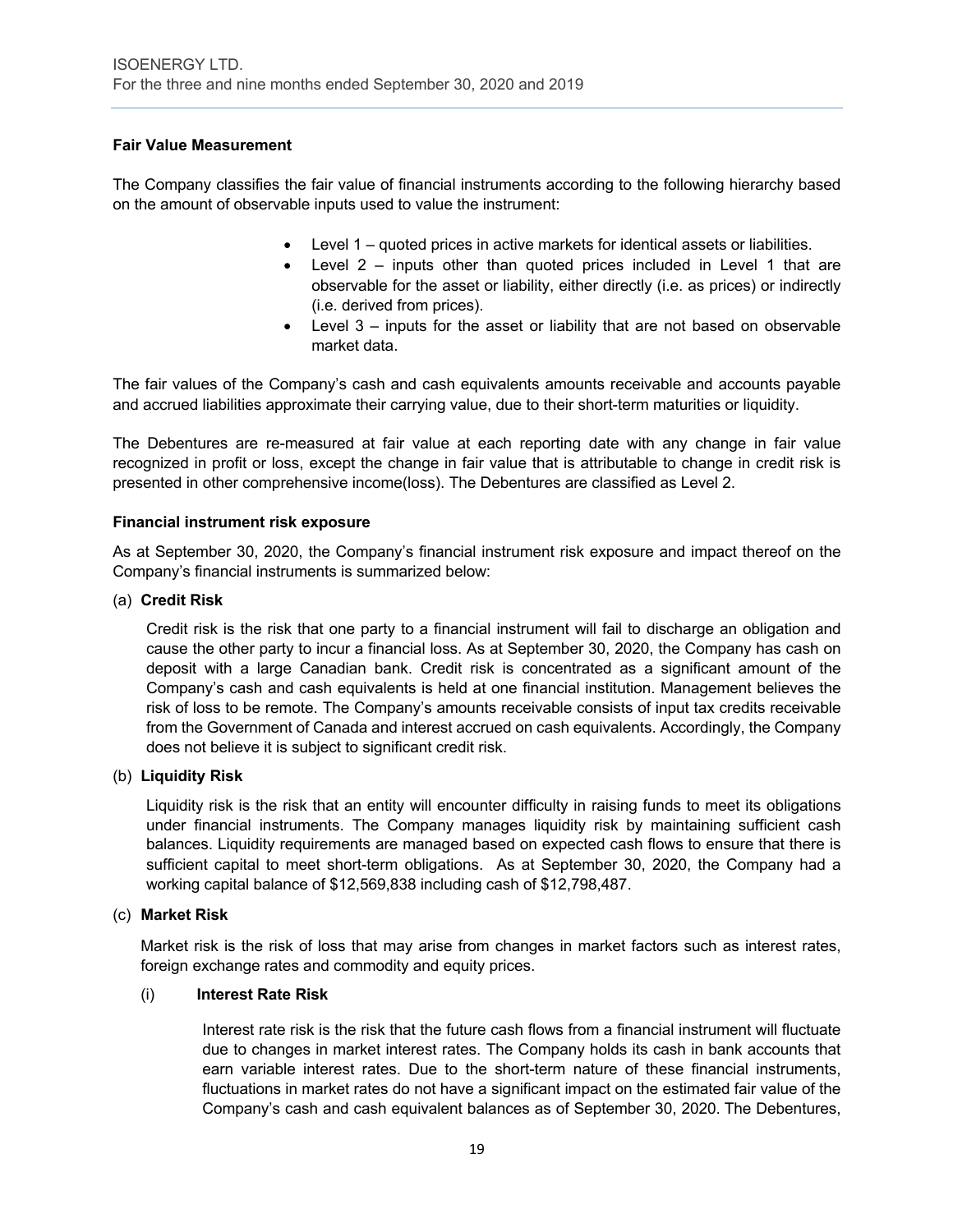in an aggregate principal amount of US\$6 million, carry a fixed interest rate of 8.5% and hence, are not subject to interest rate fluctuations.

# (ii) **Foreign Currency Risk**

The functional currency of the Company is the Canadian dollar. The Company is affected by currency transaction risk and currency translation risk. Consequently, fluctuations of the Canadian dollar in relation to other currencies impact the fair value of financial assets, liabilities and operating results. Financial assets and liabilities subject to currency translation risk primarily include US dollar denominated cash and US dollar accounts payable and accrued liabilities and Debentures. The Company maintains Canadian and US dollar bank accounts in Canada.

The Company is exposed to foreign exchange risk on its US dollar denominated Debentures. At maturity the US\$6 million principal amount of the Debentures is due in full, and prior to then at a premium upon the occurrence of certain events, including a change of control. The Company holds sufficient US dollars to make all cash interest payments due under the Debentures until maturity but not to pay the principal amount. Accordingly, the Company is subject to risks associated with fluctuations in the Canadian/US dollar exchange rate that may make the Debentures more costly to repay.

# (iii) **Price Risk**

The Company is exposed to price risk with respect to commodity and equity prices. Equity price risk is defined as the potential adverse impact of movements in individual equity prices or general movements in the level of the stock market on the Company's financial performance. Commodity price risk is defined as the potential adverse impact of commodity price movements and volatilities on financial performance and economic value. Future declines in commodity prices may impact the valuation of long-lived assets. The Company closely monitors the commodity prices of uranium, individual equity movements, and the stock market.

#### **RISK FACTORS**

The operations of the Company are speculative due to the high-risk nature of its business which is the exploration of mineral properties. For a comprehensive list of the risks and uncertainties facing the Company, please see "Risk Factors" in the Company's MD&A for the year ended December 31, 2019 and the "Industry and Economic Factors that May Affect the Business" included above the Overall Performance section of this MD&A. These are not the only risks and uncertainties that IsoEnergy faces. Additional risks and uncertainties not presently known to the Company or that the Company currently considers immaterial may also impair its business operations. These risk factors could materially affect the Company's future operating results and could cause actual events to differ materially from those described in forward-looking statements relating to the Company.

Since March 2020, several measures have been implemented in Canada and the rest of the world in response to the increased impact from novel coronavirus (COVID-19). The Company continues to operate our business at this time. While the impact of COVID-19 is expected to be temporary, the current circumstances are dynamic and the impacts of COVID-19 on our business operations cannot be reasonably estimated at this time and we anticipate this could have an adverse impact on our business, results of operations, financial position and cash flows in 2020.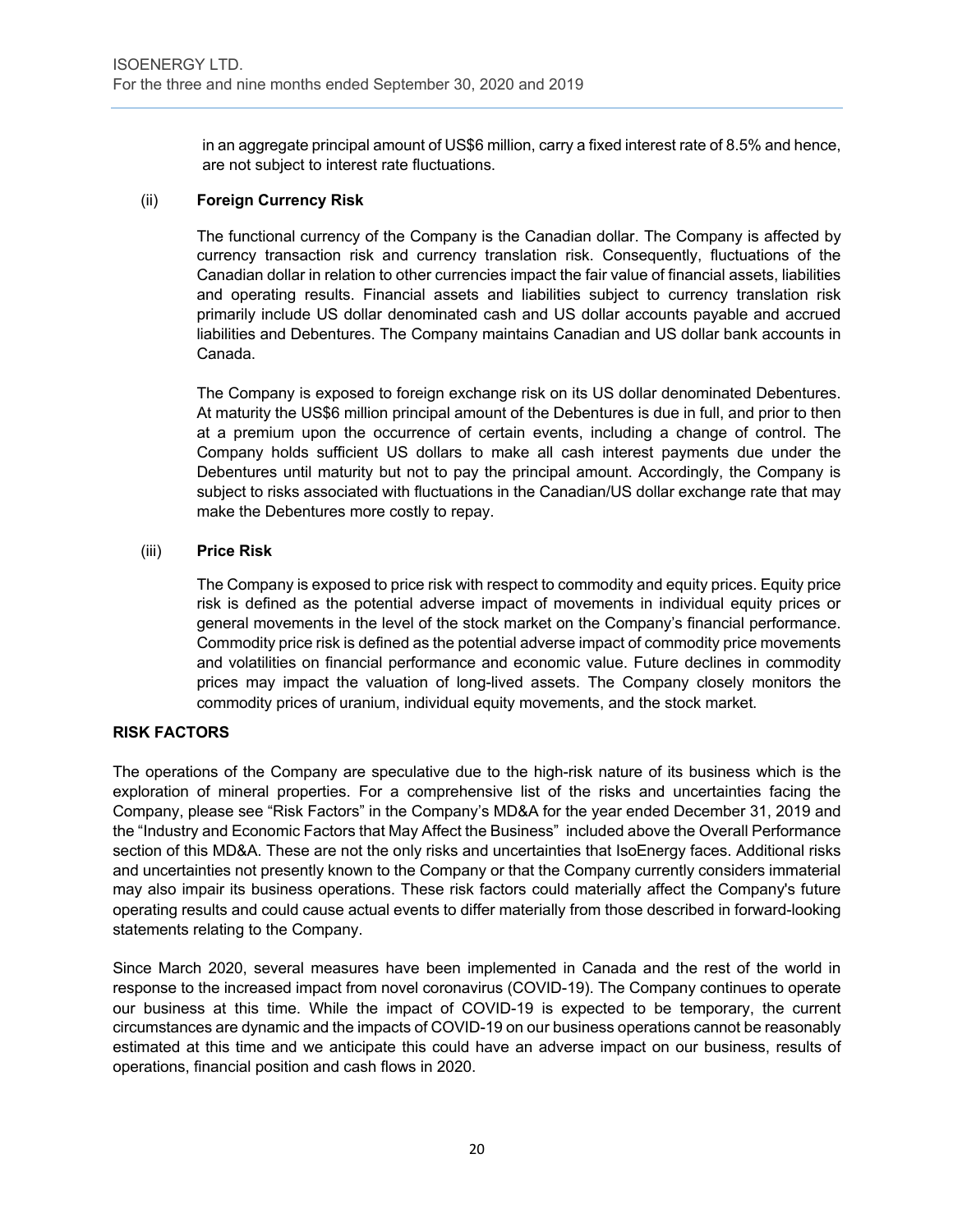# **SEGMENT INFORMATION**

The Company operates in one reportable segment, being the acquisition, exploration and development of uranium properties. All of the Company's non-current assets are located in Canada.

#### **ADDITIONAL DISCLOSURE FOR VENTURE ISSUERS WITHOUT SIGNIFICANT REVENUE**

Additional disclosure concerning IsoEnergy 's general and administrative expenses and exploration and evaluation expenses and assets is set forth above under "*Results of Operations*" and in the Company's statement of loss and comprehensive loss contained in its Interim Financial Statements for the three and nine months ended September 30, 2020 and 2019, which is available on IsoEnergy 's website or on its profile at www.sedar.com.

#### **NOTE REGARDING FORWARD-LOOKING INFORMATION**

*This MD&A contains "forward-looking statements" (also referred to as "forward-looking information") within the meaning of applicable Canadian securities legislation. All statements, other than statements of historical facts, included in this MD&A that address activities, events or developments that IsoEnergy expects or anticipates will or may occur in the future, including, without limitation, statements about the future exploration activities; sources, and proposed uses, of funds; capital and operating cost estimates, including general and administrative expenses; expectations regarding the ability to raise capital for future activities; and other such matters are forward-looking statements. When used in this MD&A, the words "estimate", "plan", "anticipate", "expect", "intend", "believe" and similar expressions are intended to identify forwardlooking statements.* 

*Forward-looking information and statements are based on the then current expectations, beliefs, assumptions, estimates and forecasts about IsoEnergy 's business and the industry and markets in which it operates. Forward-looking information and statements are made based upon certain assumptions and other important factors that could cause the actual results, performances or achievements of IsoEnergy to be materially different from future results, performances or achievements expressed or implied by such information or statements. Such information and statements are based on numerous assumptions including, among others, that the results of planned exploration activities are as anticipated, the price of uranium, the anticipated cost of planned exploration activities, that general business and economic conditions will not change in a material adverse manner, that financing will be available if and when needed on reasonable terms and that third party contractors, equipment, supplies and governmental and other approvals required to conduct IsoEnergy 's planned exploration activities will be available on reasonable terms and in a timely manner.* 

*Forward-looking information and statements involve known and unknown risks, uncertainties and other factors which may cause the actual results, performance or achievements of IsoEnergy to be materially different from any future results, performance or achievements expressed or implied by such forwardlooking statements. Such factors include, among others, risks related to the negative operating cash flow and dependence on third party financing; the uncertainty of additional financing; the limited operating history of IsoEnergy ; the lack of known mineral resources or reserves; the influence of a large shareholder; alternate sources of energy and uranium prices; aboriginal title and consultation issues; risks related to exploration activities generally; reliance upon key management and other personnel; title to properties; uninsurable risks; conflicts of interest; permits and licences; environmental and other regulatory requirements; political regulatory risks; competition; and the volatility of share prices, all as more particularly described in the "Risk Factors" above.*